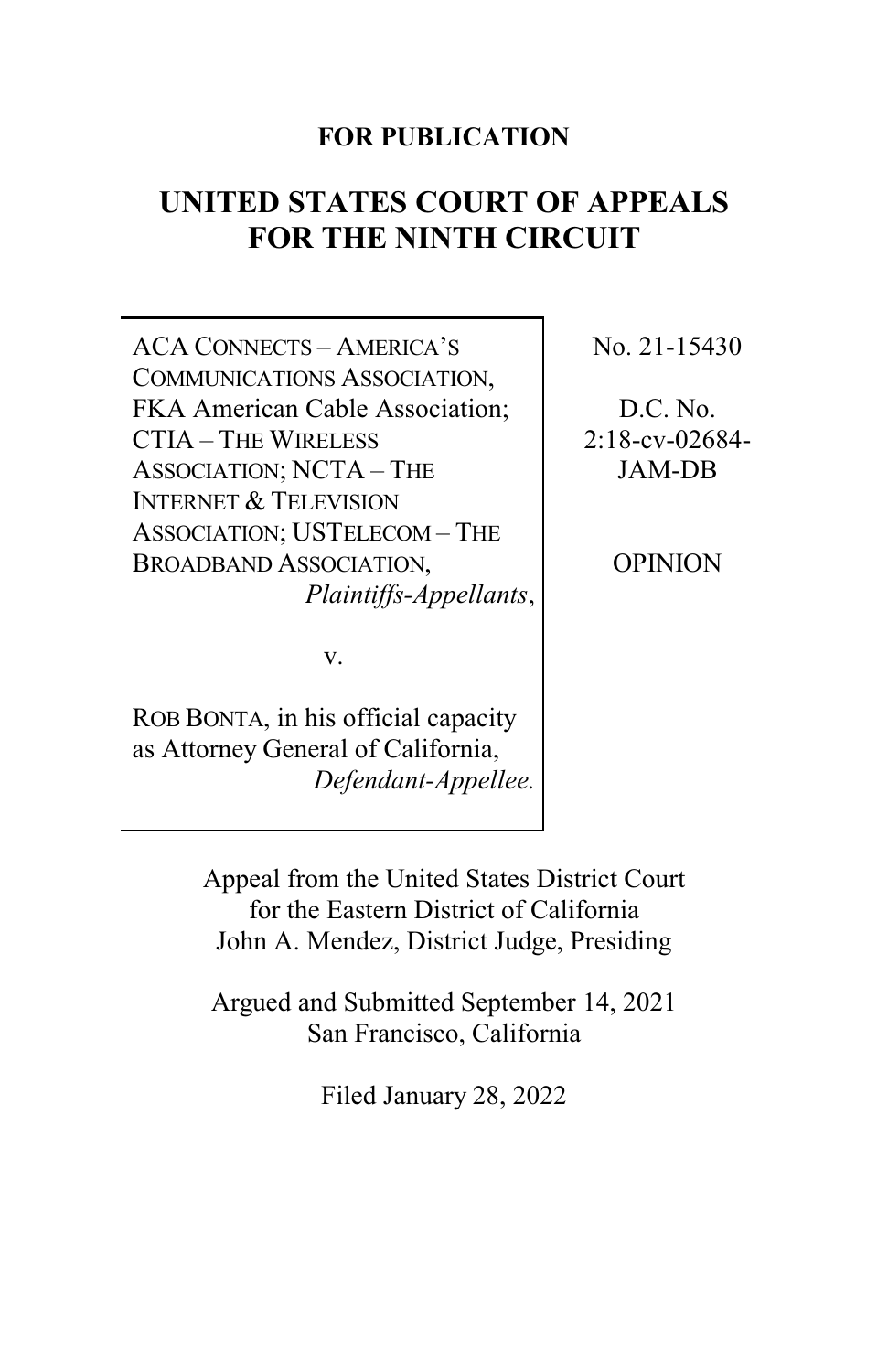## Before: J. Clifford Wallace, Mary M. Schroeder, and Danielle J. Forrest, Circuit Judges.

Opinion by Judge Schroeder; Concurrence by Judge Wallace

#### **SUMMARY\***

### **Preliminary Injunction / Preemption**

The panel affirmed the district court's order denying plaintiffs' motion for a preliminary injunction against enforcement of the California Internet Consumer Protection and Net Neutrality Act of 2018, or SB-822.

In a 2018 order, the Federal Communications Commission decided to stop treating broadband internet services as "telecommunications services" subject to relatively comprehensive, common-carrier regulation pursuant to Title II of the Communications Act, and to classify them instead under Title I as lightly regulated "information services," which had the result of terminating federal net neutrality rules. A group of industry trade associations representing communications service providers sought an injunction to prevent the California Attorney General from enforcing SB-822, which in essence, codified the rescinded federal net neutrality rules, but limited its application to broadband internet services provided to customers in California. The district court concluded there

**<sup>\*</sup>** This summary constitutes no part of the opinion of the court. It has been prepared by court staff for the convenience of the reader.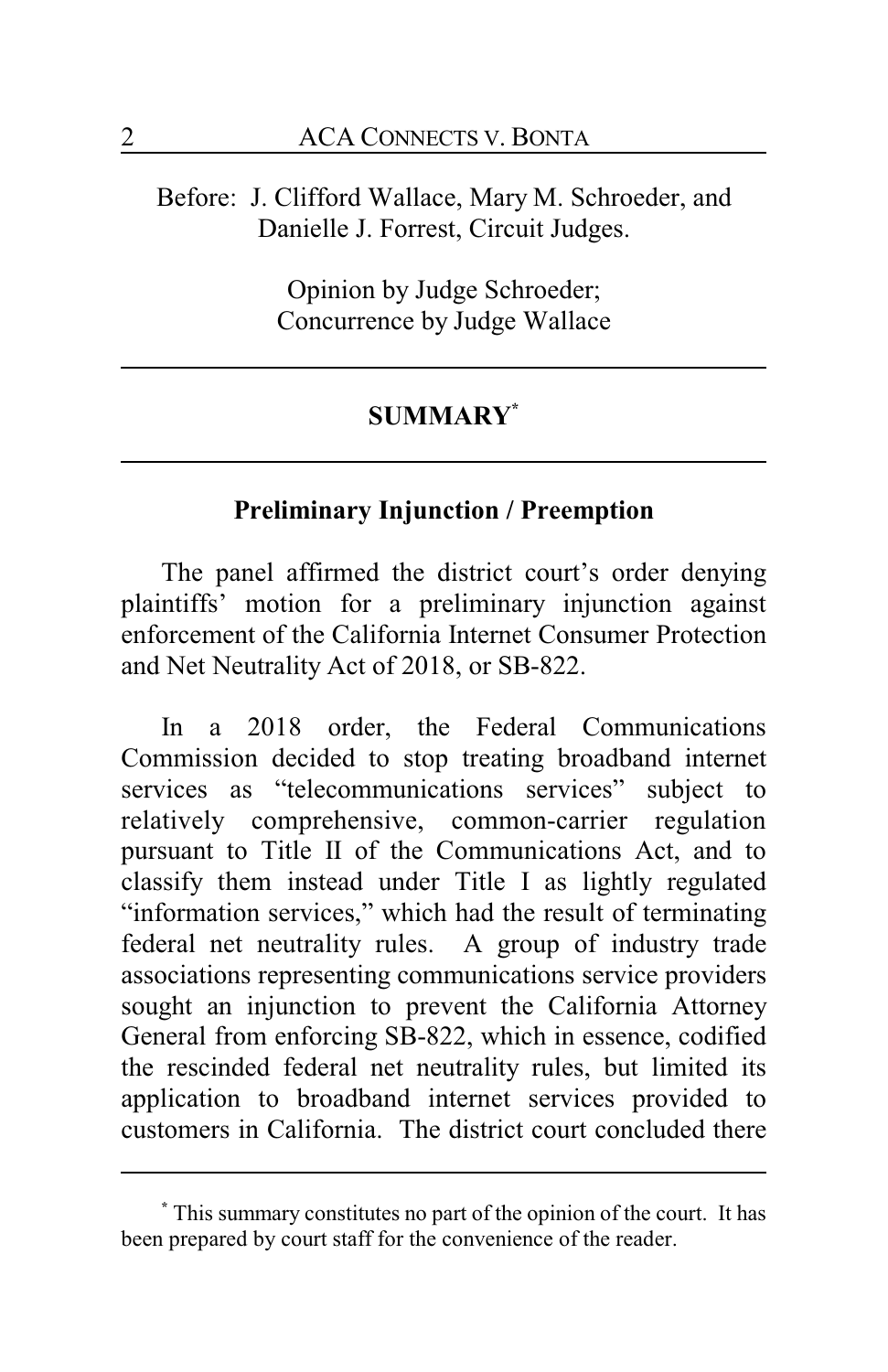was no federal preemption because the FCC lacked the requisite regulatory authority.

In *Mozilla Corp. v. F.C.C.*, 940 F.3d 1 (D.C. Cir. 2019), the D.C. Circuit upheld the FCC's 2018 reclassification decision but struck down an accompanying order preempting state net neutrality rules. The panel rejected the service providers' contention that SB-822 nevertheless was preempted because it conflicted with the policy underlying the FCC's reclassification decision and conflicted with the Communications Act and its limitations on federal regulation. The panel also rejected the service providers' contention that SB-822 was preempted because federal law occupies the field of interstate services.

Guided by the D.C. Circuit's decision in *Mozilla*, the panel held that only the invocation of federal regulatory authority can preempt state regulatory authority. The panel held that, by classifying broadband internet services as information services, the FCC no longer had the authority to regulate in the same manner that it did when these services were classified as telecommunications services. The FCC, therefore, could not preempt state action, like SB-822, that protects net neutrality. The panel held that SB-822 did not conflict with the Communications Act itself, which only limits the FCC's regulatory authority. The panel held that the service providers' field preemption argument was foreclosed by case law and various provisions of the Communications Act.

Concurring, Judge Wallace wrote separately to express his concern that in some cases, parties appeal orders granting or denying motions for preliminary injunctions in the misguided belief they can ascertain the views of the appellate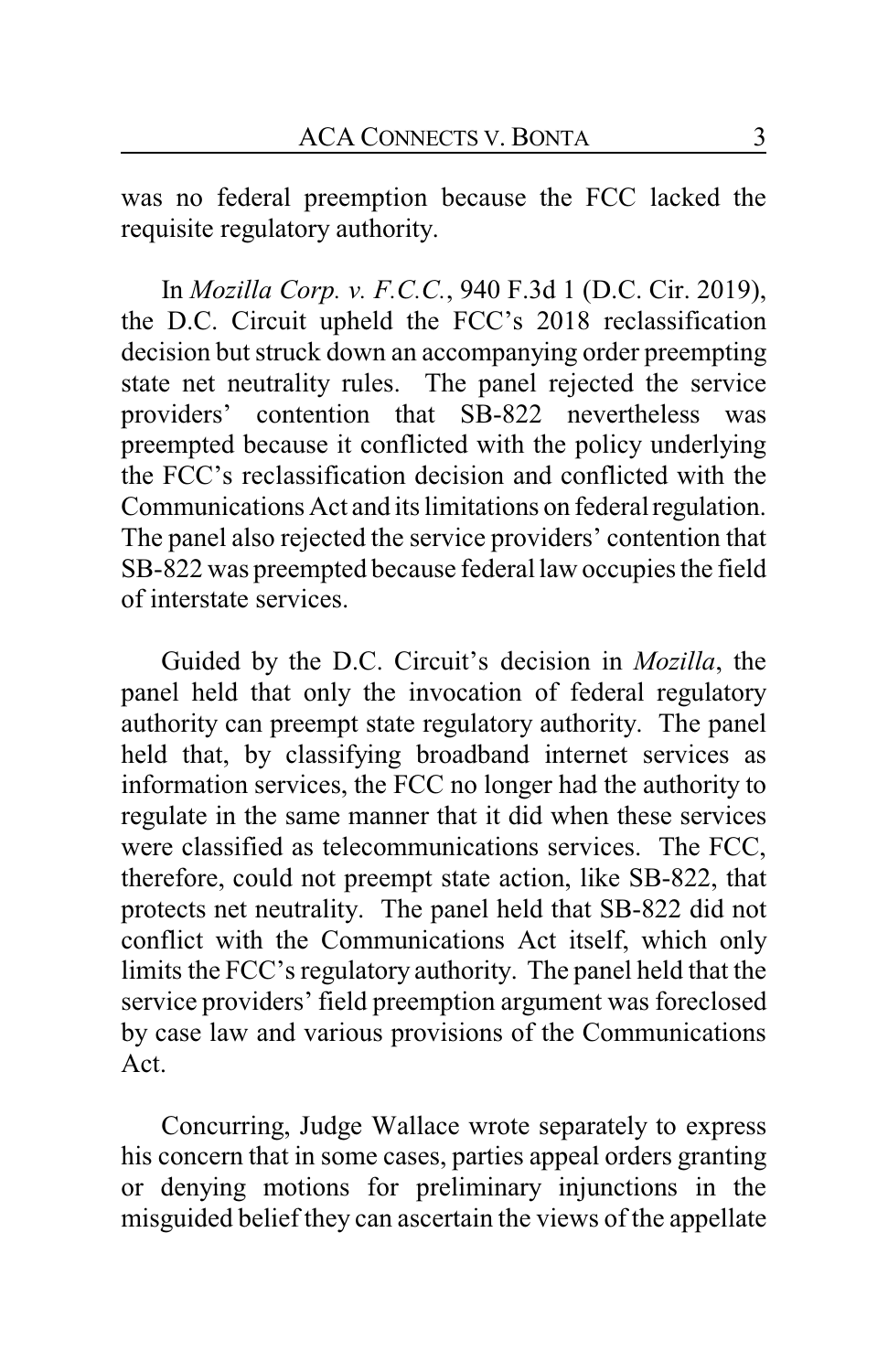court on the merits of the litigation, and this often leads to unnecessary cost, delay and inefficient use of judicial resources.

## **COUNSEL**

Scott H. Angstreich (argued), Leslie V. Pope, and Alex A. Parkinson, Kellogg Hansen Todd Figel & Frederick PLLC, Washington, D.C., for Plaintiffs-Appellants CTIA – The Wireless Association and USTelecom – The Broadband Association.

Matthew A. Brill, James Tomberlin, Matthew T. Murchison, and Ryan S. Baasch, Latham & Watkins LLP, Washington, D.C., for Plaintiff-Appellant NCTA – The Internet  $\&$ Television Association.

Jeffrey A. Lamken, MoloLamken LLP, Washington, D.C., for Plaintiff-Appellant ACA Connects – America's Communications Association.

P. Patty Li (argued), Sarah E. Kurtz, and John D. Echeverria, Deputy Attorneys General; Paul Stein and Heather B. Hoesterey, Supervising Deputy Attorneys General; Joshua Patashnik, Deputy Solicitor General; Thomas S. Patterson, Senior Assistant Attorney General; Rob Bonta, Attorney General; Attorney General's Office, San Francisco, California; for Defendant-Appellee.

Corbin K. Barthold, Berin Szóka, and James Dunstan, TechFreedom, Washington, D.C., for Amicus Curiae TechFreedom.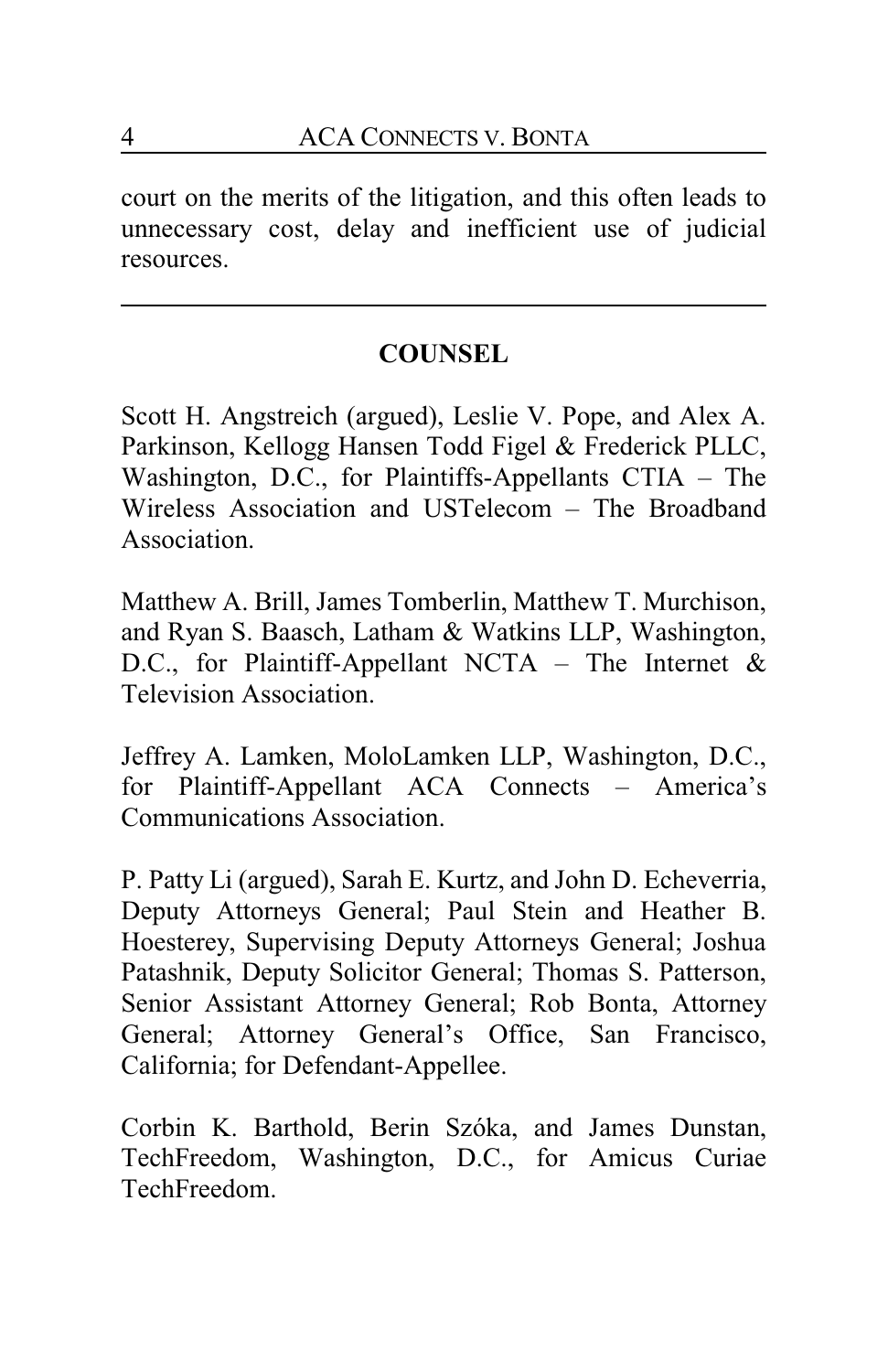Jeffrey M. Harris, Bryan Weir, and Tiffany H. Bates, Consovoy McCarthy PLLC, Arlington, Virginia; Tara S. Morrissey and Paul V. Lettow, U.S Chamber Litigation Center; for Amici Curiae Chamber of Commerce of the United States of America, California Chamber of Commerce, Small Business & Entrepreneurship Council, Telecommunications Industry Association, and CALinnovates.

Brian R. Hardy and Kathleen A. Wilde, Marquis Aurbach Coffing, Las Vegas, Nevada, for Amicus Curiae International Center for Law & Economics.

Christopher S. Yoo, University of Pennsylvania Carey Law School, Philadelphia, Pennsylvania, pro se Amicus Curiae.

Kevin K. Russell, Goldstein & Russell PC, Bethesda, Maryland, for Amici Curiae Professors of Communications Law, and Media Democracy Fund.

Corynne McSherry and Kit Walsh, Electronic Frontier Foundation, San Francisco, California; Jacob A. Snow, ACLU Foundation of Northern California, San Francisco, California; Melissa Goodman and Zoe McKinney, ACLU Foundation of Southern California, Los Angeles, California; Andrew Jay Schwartzman, Benton Institute for Broadband & Society, Washington, D.C.; for Amici Curiae Electronic Frontier Foundation, ACLU Foundation of Northern California, ACLU Foundation of Southern California, Access Humboldt, Benton Institute for Broadband & Society, Clean Money Campaign, Fight for the Future, Greenling Institute, iFixit Inc., Media Justice, National Hispanic Media Coalition, Oakland Privacy, Reddit Inc., Turn—The Utility Reform Network, and Writers Guild of America, West, Inc.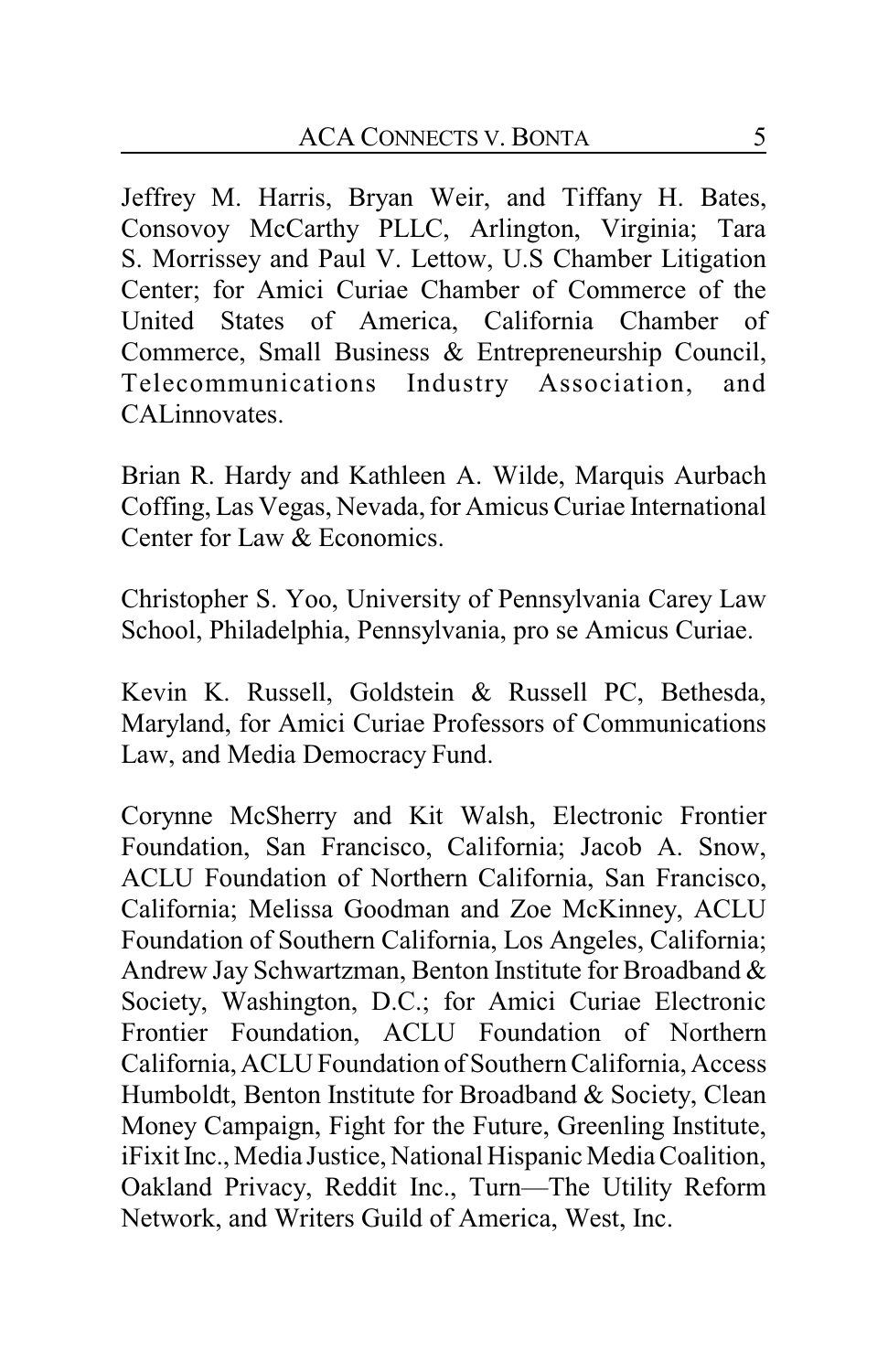Letitia James, Attorney General; Barbara D. Underwood, Solicitor General; Steven C. Wu, Deputy Solicitor General; Office of the Attorney General, New York, New York; William Tong, Attorney General, Hartford, Connecticut; Kathleen Jennings, AttorneyGeneral, Wilmington, Delaware; Clare E. Connors, Attorney General, Honolulu, Hawai'i; Kwame Raoul, AttorneyGeneral, Chicago, Illinois; Aaron M. Frey, Attorney General, Augusta, Maine; Brian E. Frosh, Attorney General, Baltimore, Maryland; Maura Healey, Attorney General, Boston, Massachusetts; Dana Nessel, Attorney General, Lansing, Michigan; Keith Ellison, Attorney General, Saint Paul, Minnesota; Gurbir S. Grewal, Attorney General, Trenton, New Jersey; Hector Balderas, Attorney General, Santa Fe, New Mexico; Ellen F. Rosenblum, Attorney General, Salem, Oregon; Josh Shapiro, Attorney General, Harrisburg, Pennsylvania; Peter F. Neronha, Providence, Rhode Island; Thomas J. Donovan Jr., AttorneyGeneral, Montpelier, Vermont; RobertW. Ferguson, Attorney General, Olympia, Washington; Joshua Kaul, Attorney General, Madison, Wisconsin; Karl A. Racine, AttorneyGeneral, Washington, D.C.; for Amici Curiae States of New York, Connecticut, Delaware, Hawai'i, Illinois, Maine, Maryland, Massachusetts, Michigan, Minnesota, New Jersey, New Mexico, Oregon, Pennsylvania, Rhode Island, Vermont, Washington, Wisconsin, and District of Columbia.

James R. Williams, County Counsel; Greta S. Hansen, Chief Assistant County Counsel; Raphael N. Rajendra and Meredith A. Johnson, Deputy County Counsel; Office of the County Counsel, San Jose, California; for Amici Curiae County of Santa Clara and Six Additional Local Governments.

Phillip R. Malone, Juelsgaard Intellectual Property and Innovation Clinic, Mills Legal Clinic at Stanford Law School,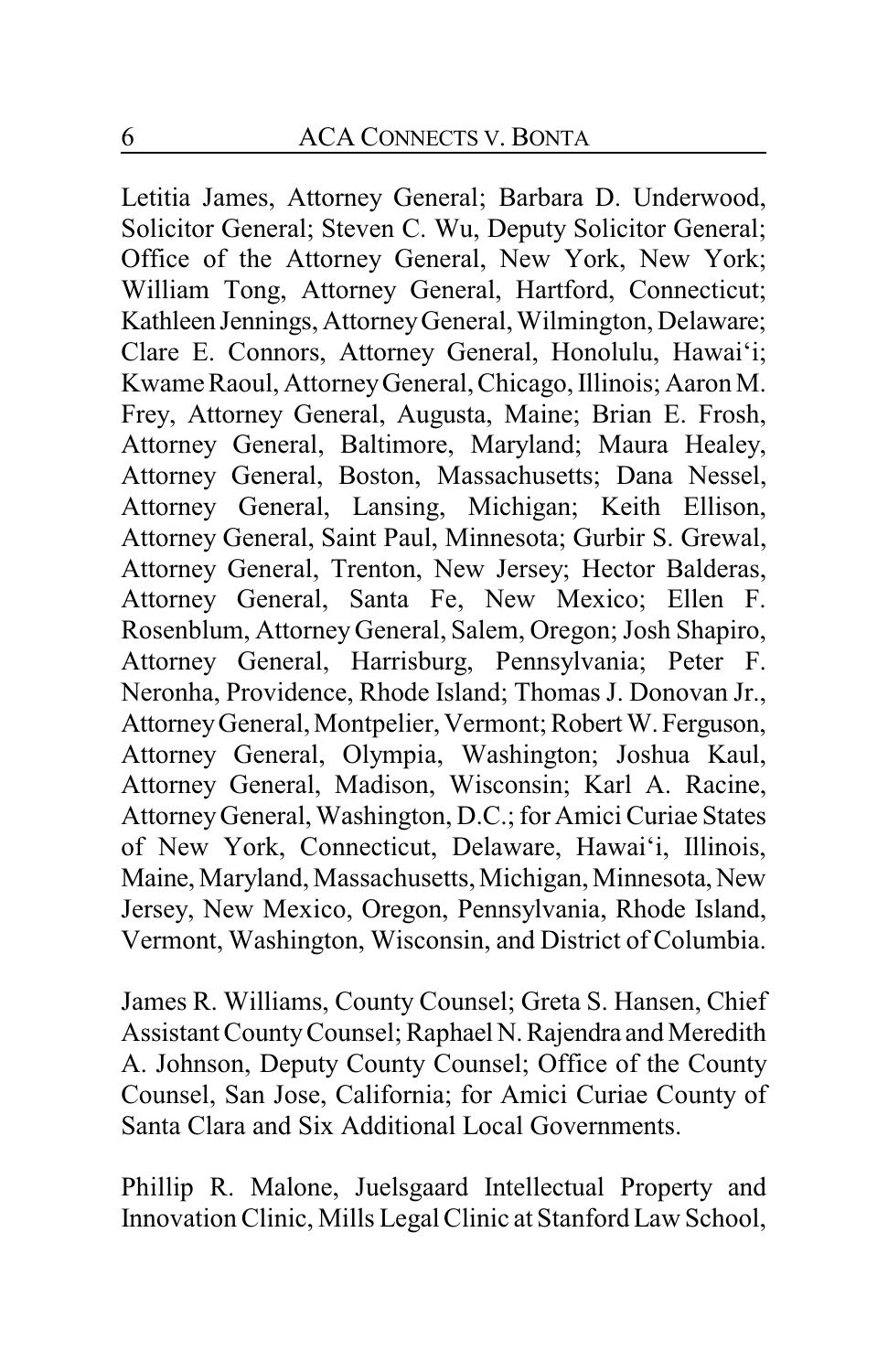Stanford, California; Michael J. Burstein, New York, New York; for Amici Curiae Internet Law Professors.

Thomas H. Vidal, Pryor Cashman LLP, Los Angeles, California, for Amici Curiae Access Now, Mozilla Corp., Public Knowledge, New America's Open Technology Institute, and Free Press.

#### **OPINION**

SCHROEDER, Circuit Judge:

#### **Overview**

For the broadband internet industry, the critical regulatory issues that have emerged so far in this century concern access to the internet: what entities have access, on what terms, and to what extent access should be regulated. The administrative enthusiasm of the Federal Communications Commission ("FCC") has seemingly ebbed and flowed with the political tides, culminating most recently in its 2018 decision to stop treating broadband services as "telecommunications services" subject to relatively comprehensive, common-carrier regulation pursuant to Title II of the Communications Act, and to classify them instead under Title I as lightly regulated "information services." *In the Matter of Restoring Internet Freedom*, 33 FCC Rcd. 311 (2018) ("2018 Order").

This 2018 Order had the significant result of terminating federal regulation intended to protect equal access to the internet, popularly known as "net neutrality" rules. This in turn has raised immediate questions about the extent of states' authority in the field. In this appeal, we consider the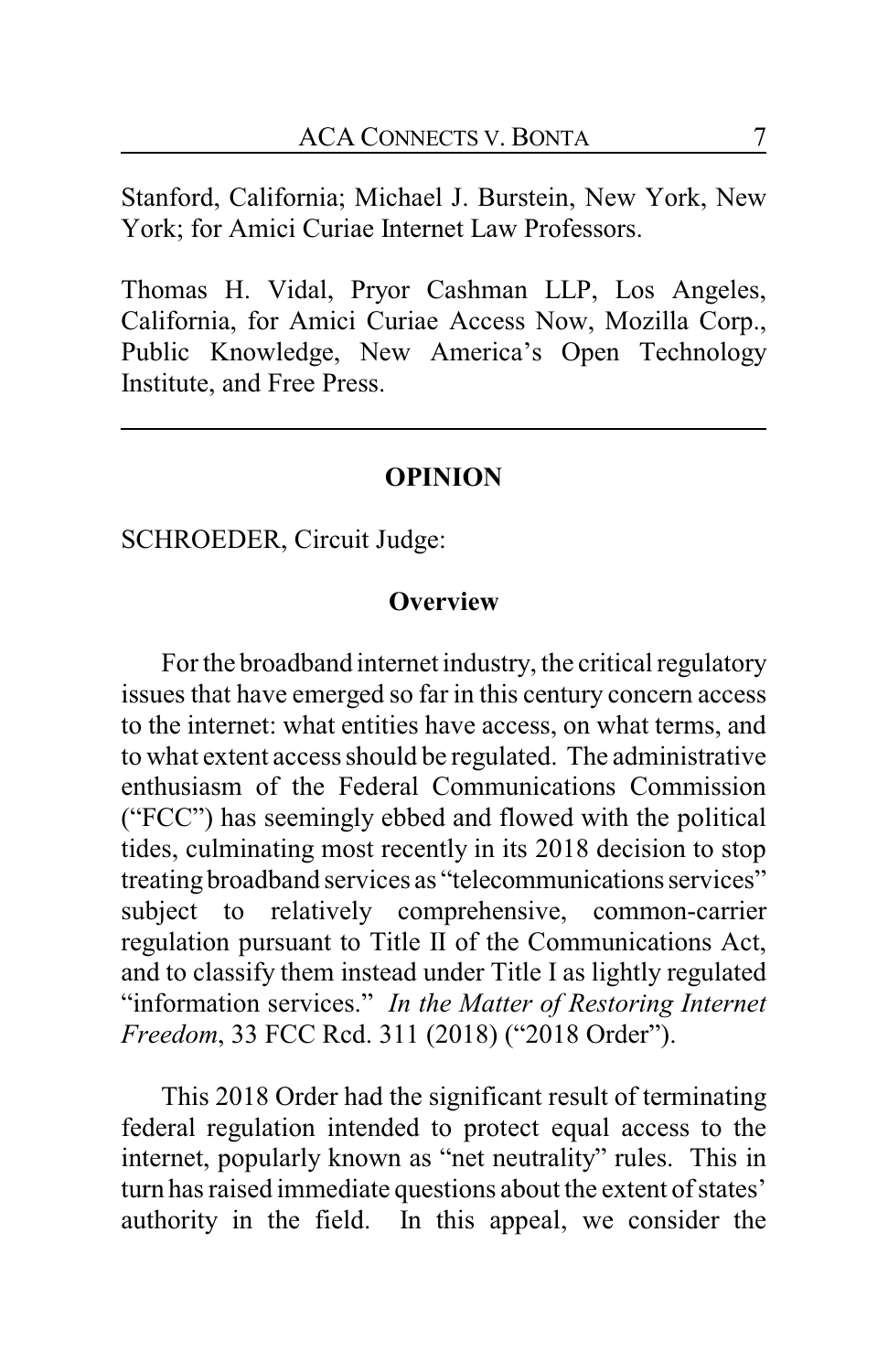broadband industry's contention that, when the FCC reclassified broadband services under Title I, thereby abandoning its regulatory authority with respect to net neutrality, California was preempted from stepping into the breach to enact its own net neutrality protections.

Plaintiffs-Appellants are a group of industry trade associations representing communications service providers ("service providers") who sought an injunction to prevent the California Attorney General from enforcing the California Internet Consumer Protection and Net Neutrality Act of 2018 ("SB-822"). Cal. Stats. 2018, ch. 976. This state law, in essence, codified the rescinded federal net neutrality rules, but limits its application to broadband internet services provided to customers in California. The district court ruled in favor of California and denied the service providers' request for a preliminary injunction to block enforcement of the statute. The district court concluded there was no preemption because the FCC lacked the requisite regulatory authority.

The district court's decision was in line with the D.C. Circuit's recent holding in *Mozilla Corp. v. F.C.C.*, 940 F.3d 1 (D.C. Cir. 2019) ("*Mozilla*"). The court in *Mozilla* reviewed the validity of the FCC's 2018 reclassification decision and an accompanying order preempting state net neutrality rules. The court upheld the reclassification, but struck down the preemption order. *Id.* at 18. The critical issue with respect to preemption was whether the FCC retained the statutory authority to adopt federal net neutrality rules after its decision to reclassify broadband internet services under Title I of the Communications Act. The D.C. Circuit held that, under Title I, the FCC did not have the authority to regulate broadband services in this manner, and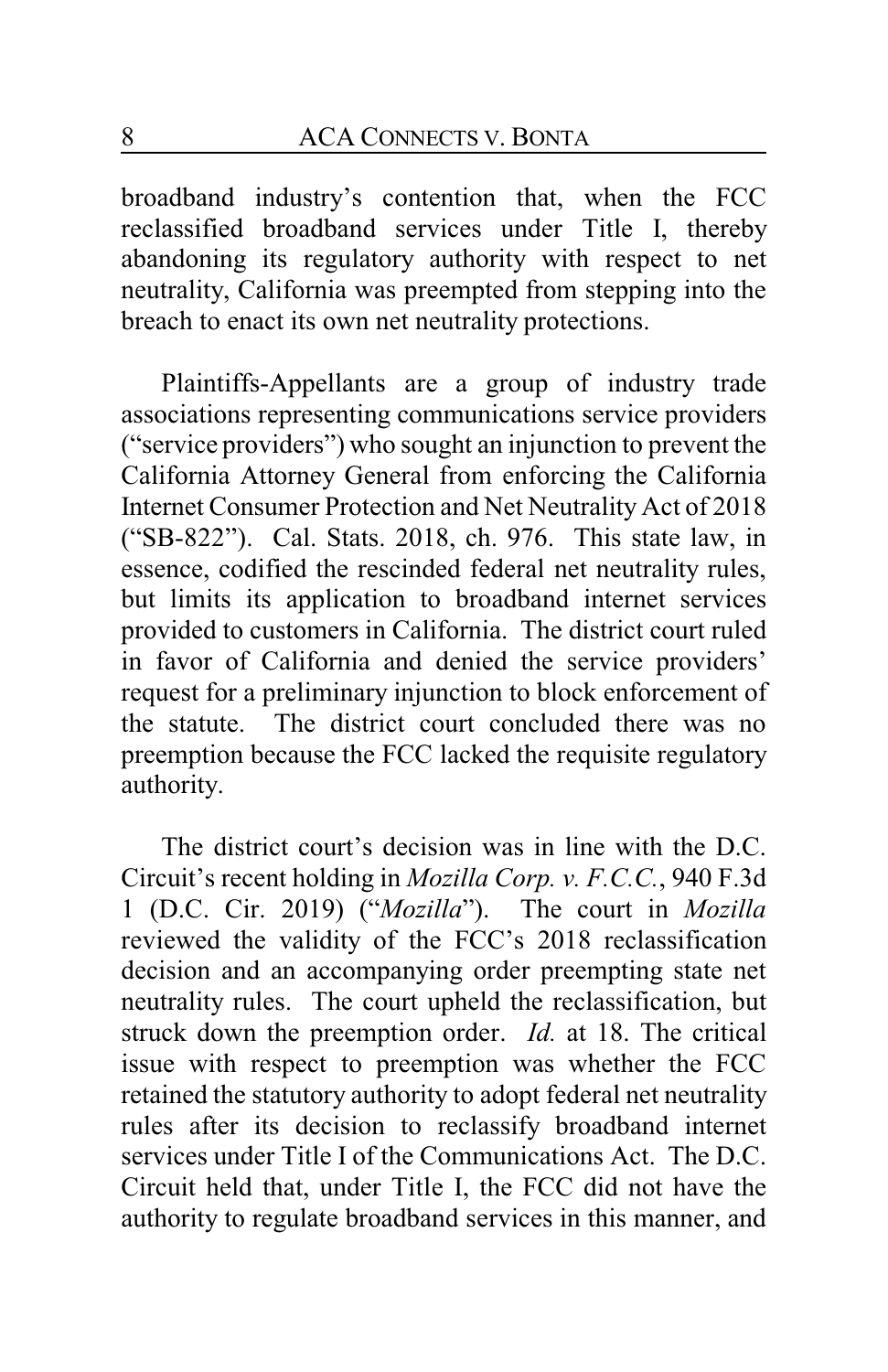because federal regulatory authority is a prerequisite to preemption, the FCC could not expressly preempt the states. *See id*. at 74–76.

The service providers here nevertheless contend that the California statute is preempted on the basis of both conflict and field preemption. They argue first that SB-822 is preempted because it conflicts with the policy underlying the FCC's reclassification decision; that policy was to eliminate all net neutrality regulation of broadband services, not to replace federal regulations with what could become a checkerboard of state regulations. The service providers additionally contend that SB-822 is preempted because it conflicts with the Communications Act itself and its limitations on federal regulation. They argue as well that even if there is no preemption by virtue of any identifiable conflict, federal law occupies the field of interstate services and therefore preempts state laws regulating intrastate services that intrude upon the field of interstate services.

We conclude the district court correctly denied the preliminary injunction. This is because only the invocation of federal regulatory authority can preempt state regulatory authority. As the D.C. Circuit held in *Mozilla*, by classifying broadband internet services as information services, the FCC no longer has the authority to regulate in the same manner that it had when these services were classified as telecommunications services. *See id*. at 75–76. The agency, therefore, cannot preempt state action, like SB-822, that protects net neutrality. *See id*. at 18. Without the authority to preempt, it does not much matter whether SB-822 conflicts with the federal policy objectives underlying the reclassification decision. And SB-822 does not conflict with the Communications Act itself, which only limits the FCC's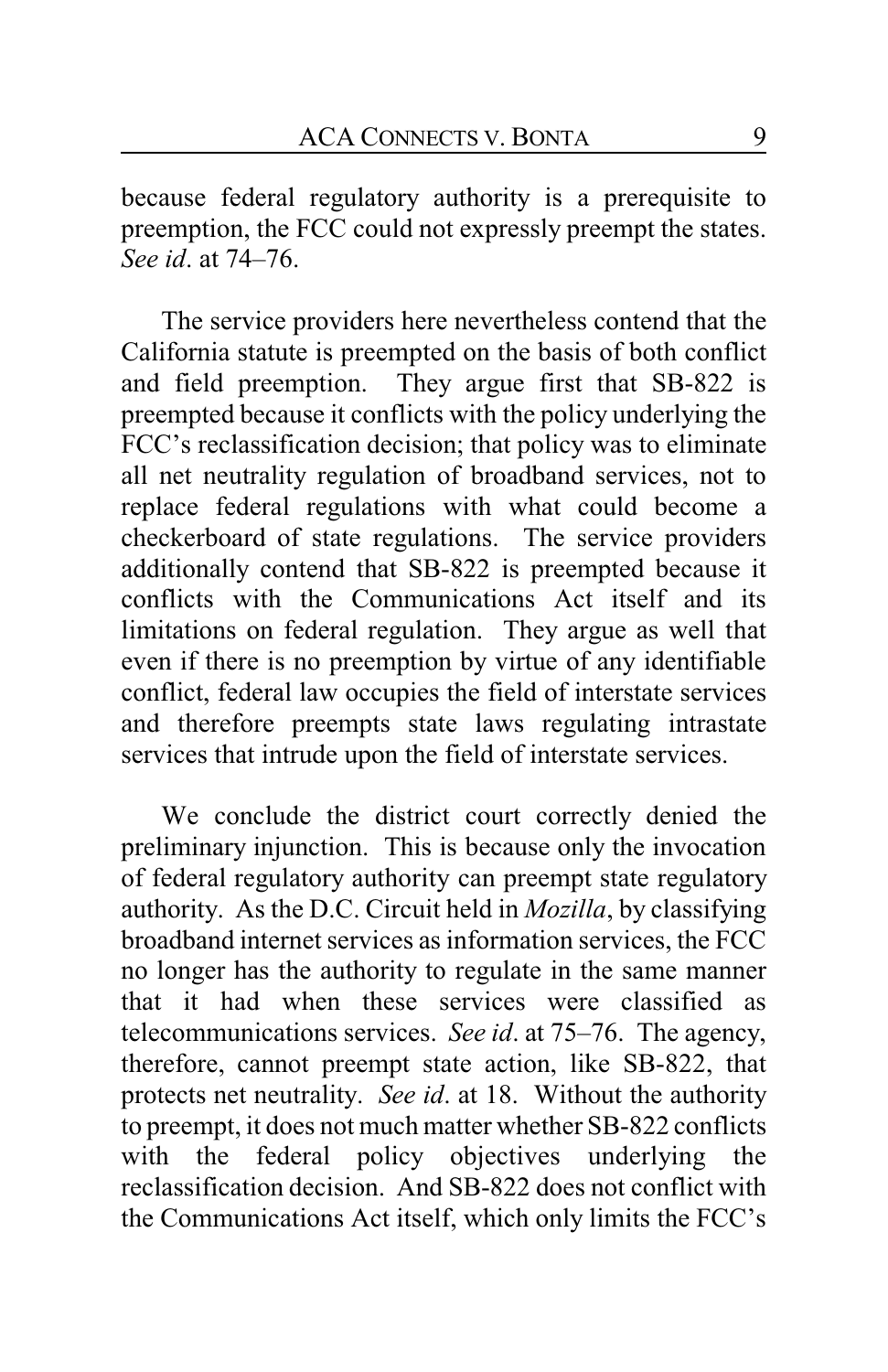regulatory authority. As to the service providers' field preemption argument, Supreme Court authority, the case law of this circuit, and various provisions of the Communications Act itself all foreclose that argument.

The stakes in this case are high for the industry and consumers. We have been aided in our study of the issues with briefs submitted by a multitude of amici curiae, including state and local governments, trade associations, advocacy groups, and law professors. In order to adequately explain the background of this case and the legal issues before us, we first provide a brief introduction to the concept of net neutrality and the recent history of FCC regulations pertaining to it.

#### **An Introduction to Net Neutrality**

At its most fundamental level, the internet is a global network of interconnected cables providing the physical infrastructure that connects computers. Data travels along these cables from the computer seeking information to the computer that houses the information and back. To be considered broadband internet, data must download to a consumer's device at relatively high speeds. *See, e.g.*, Chris Woodford, *The Internet*, EXPLAINTHATSTUFF! (July6, 2021), https://www.explainthatstuff.com/internet.html; Dave Johnson, *A Beginner'sGuide to Broadband Internet, the Most Popular Type of Internet in the US*, INSIDER (April 2, 2021), https://www.businessinsider.com/what-is-broadband-internet.

Many of the plaintiffs-appellants in this case are broadband internet service providers, operating the cablesthat take information from the global cable networks to the relevant computer. If the cables forming the internet were a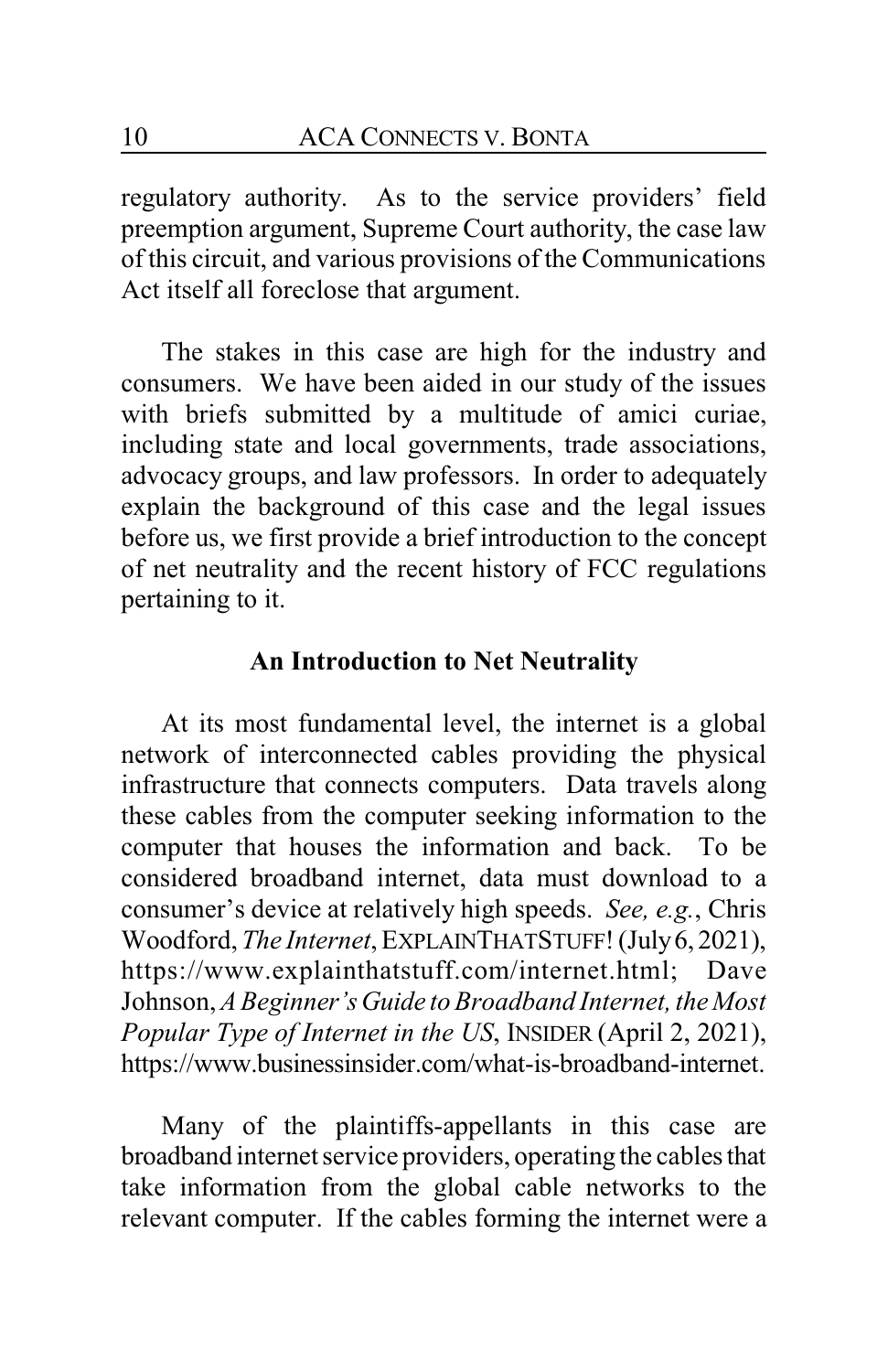highway, data would be the cars driving along that highway, and the internet service providers would build and maintain the exit ramps from the highway to consumers' homes and businesses. Accordingly, consumers must subscribe to a broadband internet service provider in order to connect to high-speed internet.

These broadband internet service providers control access to the internet. They can do so on the basis of the content of the information or the identity of the information's creator. This power of control has revenue creating potential. Providers have exercised that power in different ways, such as by blocking access altogether, slowing certain customer's access to the internet—commonly termed "throttling"—or prioritizing access to some content over others. The power to control access can therefore open the door for anticompetitive, discriminatory behavior that could disadvantage important segments of society. For illustration, the FCC has found that service providers engage in anti-competitive behavior when they block access to services that compete with their own. *See, e.g.*, *Madison River Communications, LLC, Consent Decree*, 20 FCC Rcd. 4295 (2005) (finding that a service provider blocked ports on its network that were used by competing services, resulting in a consent decree and fine).

Any federal authority to regulate the exercise of that control and safeguard equal access to the internet rests with the FCC. That agency regulates broadband internet services under the Communications Act, 47 U.S.C. § 151 *et seq*, and the amendments to the Act made by the Telecommunications Act of 1996, Pub. L. No. 104-104, 110 Stat. 56. Under the Communications Act, the FCC has the authority to classify broadband internet services as either a "telecommunications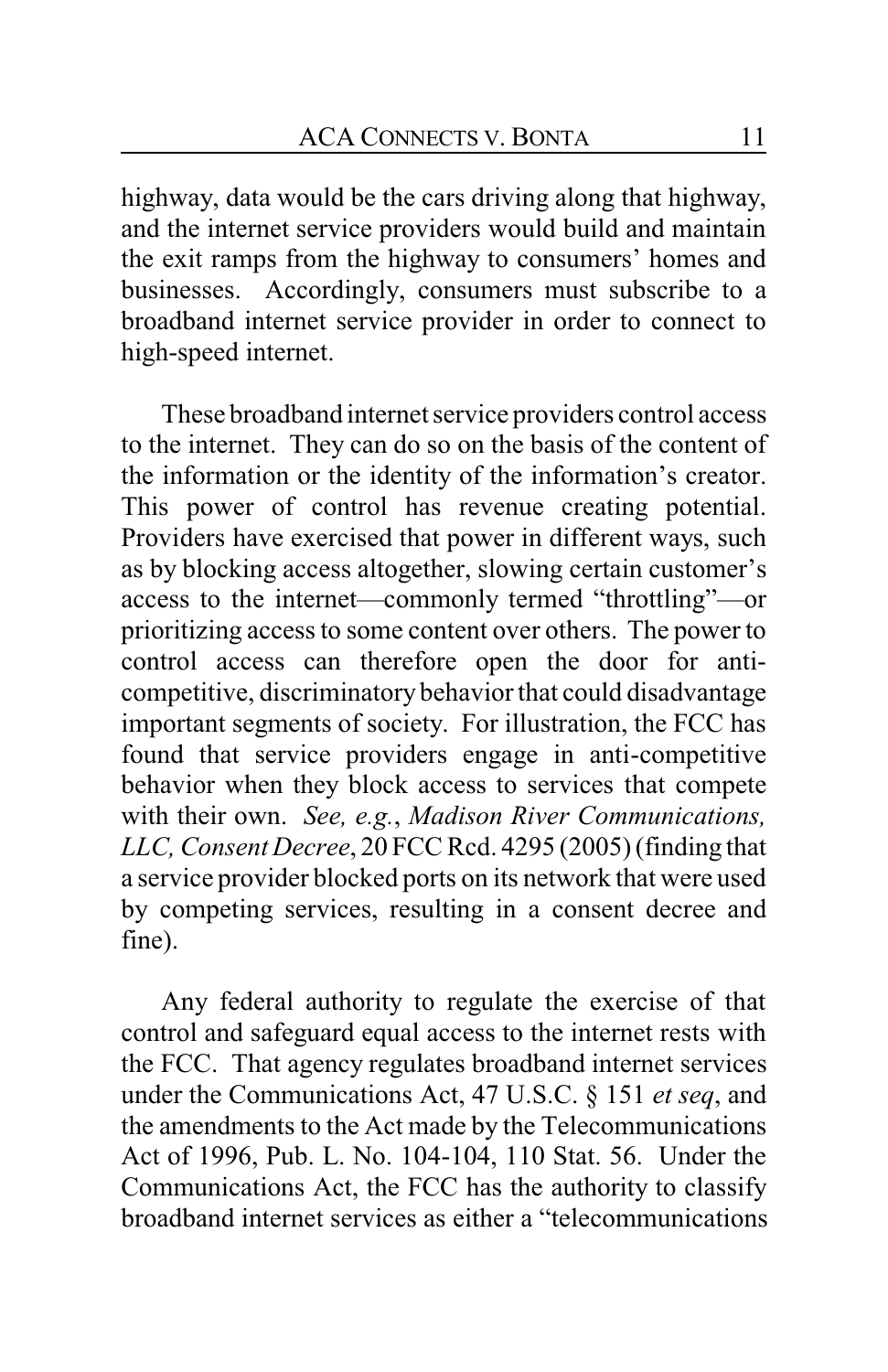service" under Title II of the Act, 47 U.S.C. §§ 201–222, or an "information service" under Title I, 47 U.S.C. §§ 151–155.

The classification decision is key because it dictates the scope of the FCC's regulatory authority. The FCC has express, expansive authority to regulate Title II telecommunications services, but only a more limited "ancillary authority" with respect to Title I information services. *Nat'l Cable & Telecomms. Ass'n v. Brand X Internet Servs.*, 545 U.S. 967, 975–76 (2005) ("*Brand X*"). Pursuant to Title I, the FCC can only impose regulations ancillary or necessary to the effective performance of the FCC's specific statutory responsibilities. *See id.*; *see also People of State of California v. F.C.C.*, 905 F.2d 1217, 1240 n.35 (9th Cir. 1990) ("*California I*"); 47 U.S.C. §§ 151–155. If classified under the broad authority of Title II, telecommunications services are treated as common carriers, which triggers a multitude of statutory restrictions and requirements. *Brand X*, 545 U.S. at 975–76; *California I*, 905 F.2d at 1240 n.35; 47 U.S.C. §§ 201–222.

Under Title II, the FCC can regulate broadband internet services to ensure what has come to be known as "net neutrality," by adopting regulations making it illegal for service providers to engage in blocking, throttling, and prioritization for payment or to benefit an affiliate. *See U.S. Telecom Ass'n v. F.C.C.*, 825 F.3d 674, 689 (D.C. Cir. 2016) (upholding *In the Matter of Protecting and Promoting the Open Internet*, 30 FCC Rcd. 5601 (2015) ("2015 Order")). Such regulation imposes costs that critics have argued would threaten to stifle investment and innovation, 2018 Order ¶¶ 2, 4, and which supporters have contended are required to ensure open internet access along with broadband investment and deployment, 2015 Order, ¶¶ 8, 11.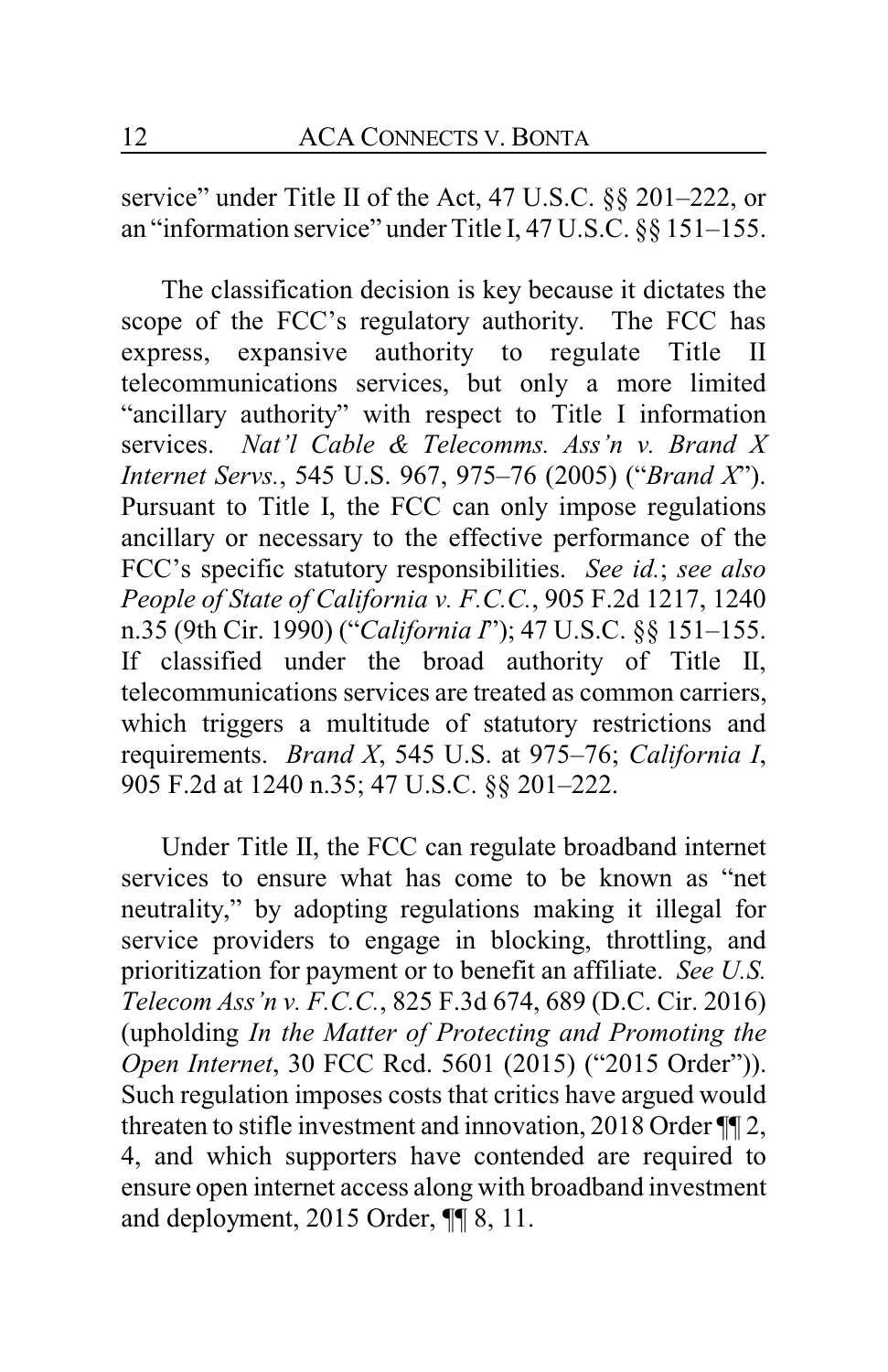The upshot of the controversy is that net neutrality rules have had an off-again, on-again history. Prior to 2015, the FCC classified broadband internet as an information service under Title I, and the agency's efforts to impose net neutrality rules were repeatedly struck down as outside the regulatory authority of that Title. *See, e.g.*, *Comcast Corp. v. F.C.C.*, 600 F.3d 642, 644 (D.C. Cir. 2010); *Verizon v. F.C.C.*, 740 F.3d 623, 628 (D.C. Cir. 2014). In 2015, the FCC reclassified broadband as a Title II, telecommunications service and adopted net neutrality rules which the D.C. Circuit upheld. *U.S. Telecom Ass'n*, 825 F.3d at 689, 733.

Six months after that decision, however, a new administration took office and brought with it different attitudes towards net neutrality. In 2018, the FCC reverted to the Title I classification and rescinded the net neutrality rules, a decision that ultimately gave rise to this litigation. 2018 Order ¶¶ 2, 4, 65. The FCC reasoned that the net neutrality rules were too expensive and that the costs of the rules outweighed their benefits. *Id.* at ¶¶ 2, 4. Instead, the FCC adopted a "TransparencyRule" calling for broadband service providers to disclose practices that block, throttle, or prioritize internet traffic for payment or to benefit an affiliate. *See* 2018 Order ¶¶ 3, 215–231. These actions benefitted internet service providers, at least in part because the TransparencyRule lowered their compliance costs. *See, e.g.*, David Shepardson, *U.S. Defends FCC's Repeal of Net Neutrality Rules*, Reuters, Oct. 12, 2018.

At the same time, in an effort to preclude state action, the FCC announced a "Preemption Directive," which purported to preempt "any state or local requirements that are inconsistent with the federal deregulatory approach," 2018 Order ¶ 194, including "any state or local measures that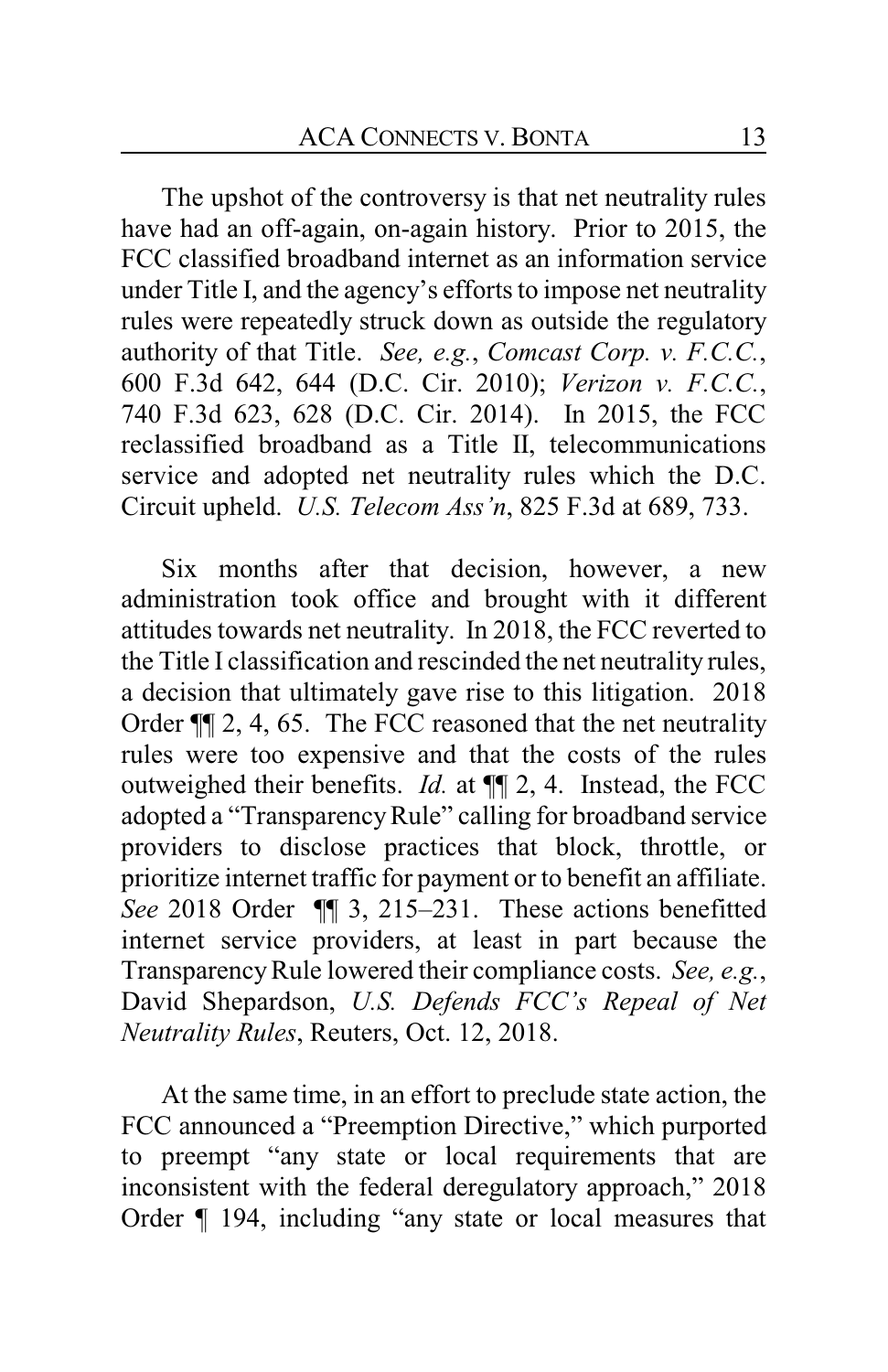would effectively impose rules or requirements that [the Order] repealed," 2018 Order ¶ 195. The Preemption Directive also benefitted the service providers because it was aimed at preventing state regulations that would impose additional compliance costs.

In *Mozilla*, various states and consumer groups challenged the Reclassification Order and accompanying Preemption Directive. The D.C. Circuit upheld the reclassification, considering itself bound by the Supreme Court's decision in *Brand X*, 545 U.S. at 974. *Mozilla*, 940 F.3d. at 18–19. Because the Supreme Court had made it clear in *Brand X* that the Communications Act affords the FCC the discretion to classify broadband services, the D.C. Circuit upheld the classification under Title I as reasonable. *See id.* at 18–20, 87.

Two judges in *Mozilla* nevertheless expressed considerable reservations about their holding, because the nature of broadband services had changed substantially since *Brand X* was decided. *See id.* at 18–20; *see also id*. at 86–87 (Millett, J. concurring); *Id.* at 94–95 (Wilkins, J. concurring). Judge Millett explained in her concurrence that, at the time *Brand X* was decided, consumers used service providers chiefly to gain access to information services like domain name services and caching. *See id.* at 87. Today, these information services no longer occupy the same significance that they once did. *See id.* While the judges felt their hands were tied by *Brand X*, they suggested that it is no longer accurate to rely on domain name services and caching to determine the legal status of broadband services. *See id*. at 88–90, 94–95.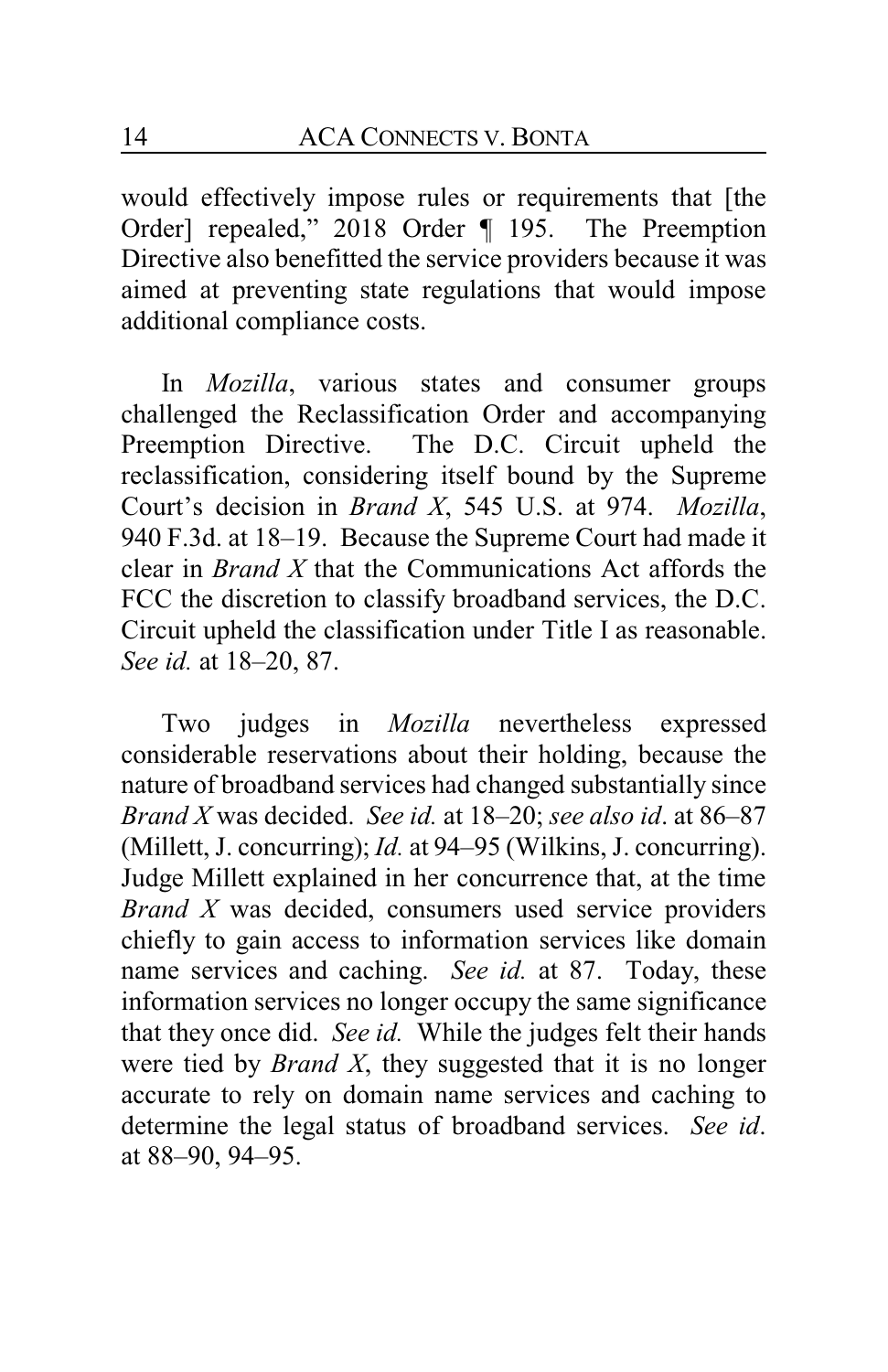Although it upheld the reclassification to Title I, the court in *Mozilla* vacated the Preemption Directive. *Id.* at 74. The court explained that the FCC may only preempt state law, as the Preemption Directive purported to do, if the agency is acting within the scope of its congressionally delegated authority to regulate. *Id.* at 74–75 (citing *Louisiana Pub. Serv. Comm'n v. F.C.C.*, 476 U.S. 355, 374 (1986) ("*Louisiana*")). By reclassifying broadband as a Title I information service, the FCC stripped itself of the requisite regulatory authority and, accordingly, of the preemptive authority to displace state laws. *See id.* at 74–76.

#### **Background of this Litigation**

In the immediate wake of the FCC's 2018 decision, but before the D.C. Circuit's *Mozilla* decision, California adopted SB-822. This state law does what the Preemption Directive was intended to prevent: it essentially codifies the FCC's 2015 net neutrality rules, *Compare* Cal. Civ. Code § 3101(a)(1)–(2), (4), (7)(A) *with* 2015 Order ¶¶ 15–16, 18, 21, although it applies only to broadband internet services provided to customers in California. Cal. Civ. Code § 3100(b), (k). Additionally, SB-822 contains a disclosure measure similar to the FCC's 2018 Transparency Rule. *Compare* Cal. Civ. Code § 3101(a)(8) *with* 47 C.F.R. § 8.1(a).

California was one of the many plaintiffs in the *Mozilla* litigation challenging the FCC's 2018 decision. *See Mozilla*, 940 F.3d at 13, 17. Before the D.C. Circuit could decide that case, the service providers filed this action in the District Court for the Eastern District of California, challenging SB-822. They requested declaratory and injunctive relief, including a preliminary injunction preventing California from enforcing SB-822. The United States filed a separate action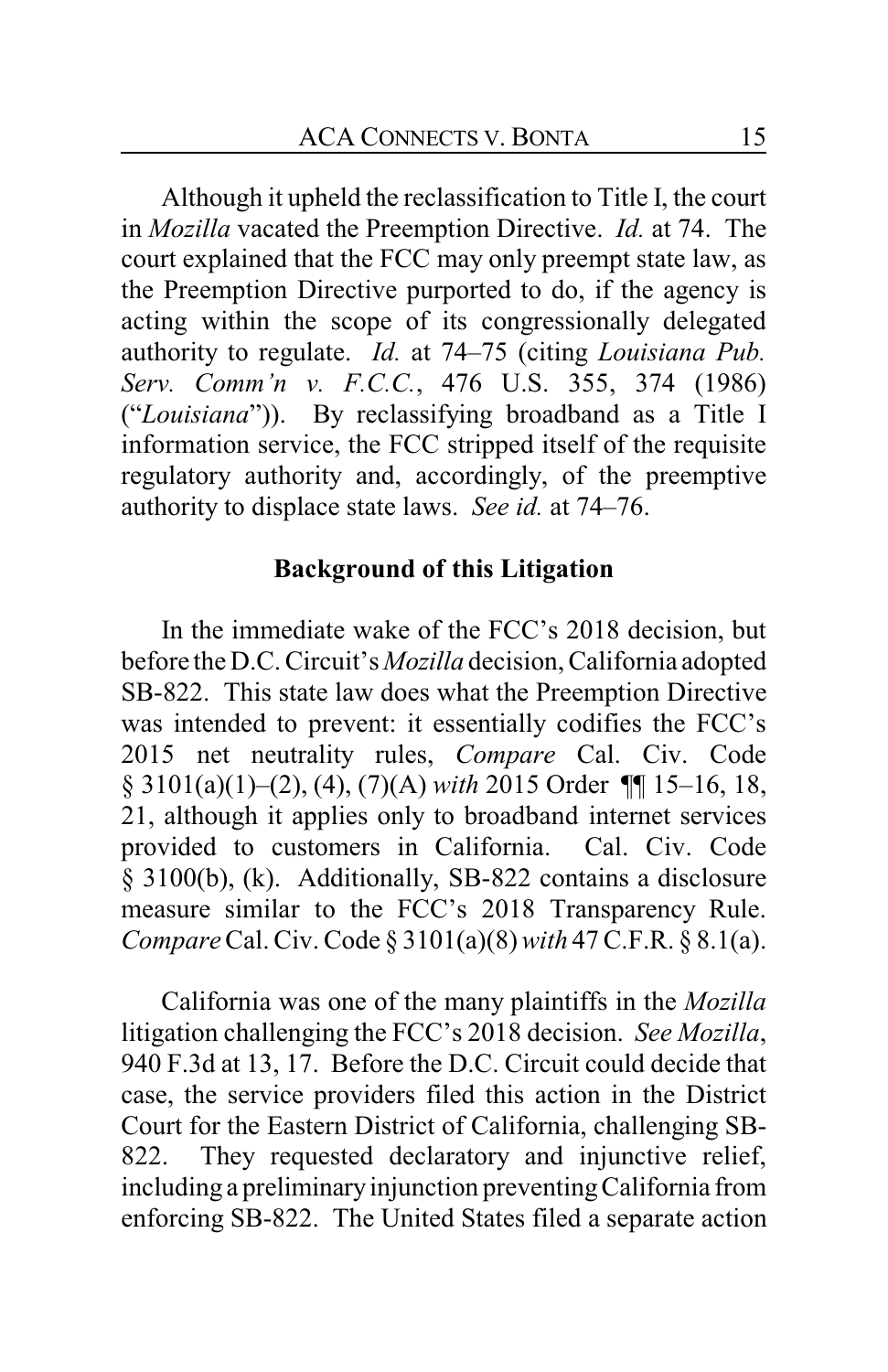alleging similar claims. The two cases were later combined. By agreement of the parties, this litigation was stayed during the pendency of *Mozilla*.

In 2019, the D.C. Circuit issued its opinion in *Mozilla* vacating the Preemption Directive. *See Mozilla*, 940 F.3d at 74–76. The D.C. Circuit held that the FCC could not preempt the states from regulating broadband services because, after reclassification, the FCC did not have the underlying authority to regulate broadband, and therefore could not preempt states from doing so. *See id*. at 18, 74–76. The *Mozilla* decision is important to our decision here. Not only did the parties agree to stay this case while *Mozilla* was pending, but none of the parties now challenge the correctness or finality of the D.C. Circuit's opinion. Following the conclusion of the *Mozilla* litigation in October 2019, and after the 2020 election resulted in a new administration, the United States withdrew as a plaintiff in this case.

After hearing extensive argument on the effect of the *Mozilla* decision, the district court, in a ruling from the bench, denied a preliminary injunction to block enforcement of the California statute. The court explained its decision with reasoning similar to that underlying the D.C. Circuit's decision in *Mozilla* which had vacated the Preemption Directive. The district court held that the FCC, after the reclassification decision, lacked the regulatory authority to preempt SB-822.

This appeal followed. To succeed in obtaining a preliminary injunction, the service providers must establish that they are likely to succeed on the merits, they are likely to suffer irreparable harm in the absence of preliminary relief,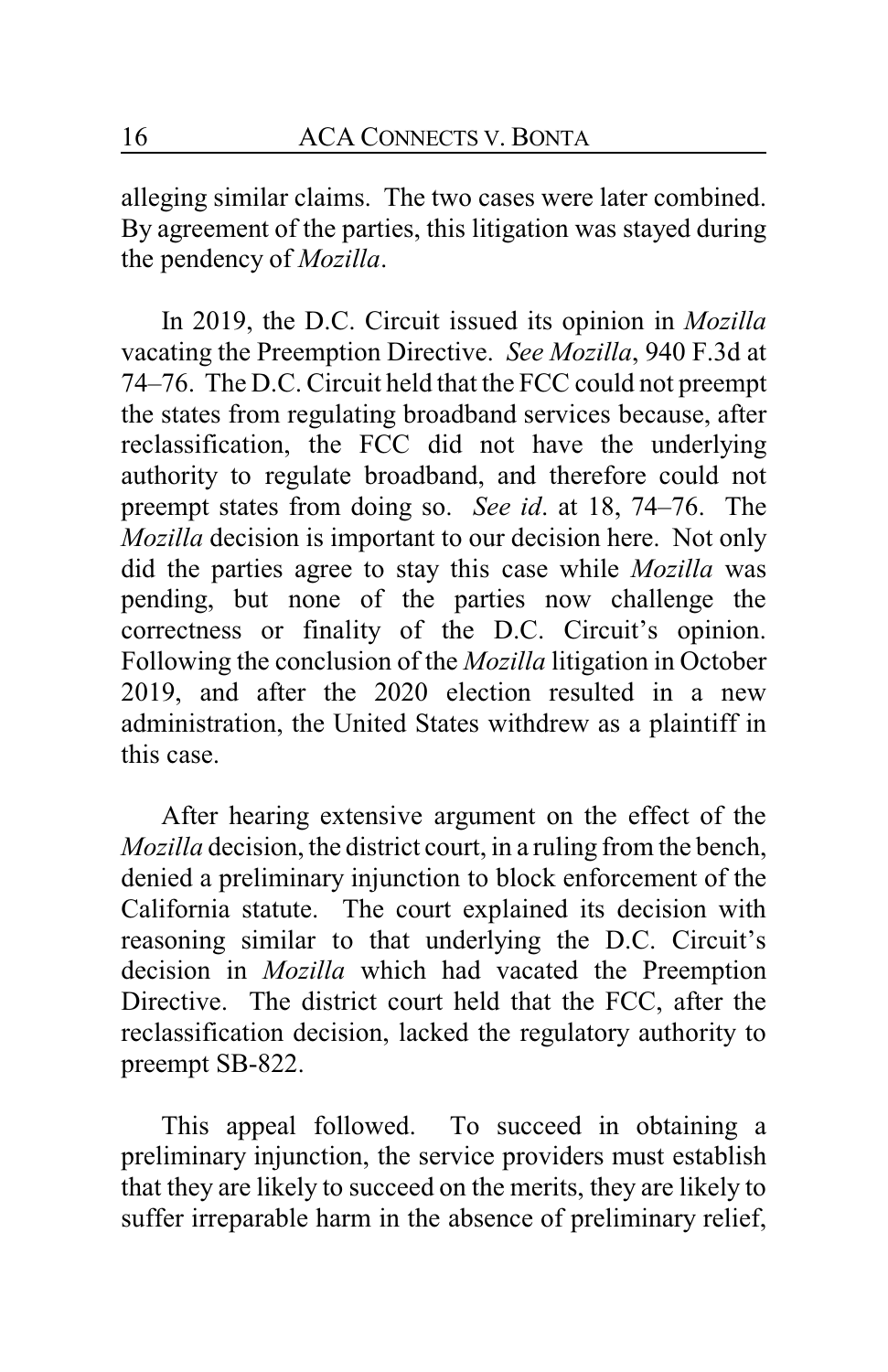the balance of the equities supports the motion for a preliminary injunction, and an injunction is in the public interest. *Stormans, Inc. v. Selecky*, 586 F.3d 1109, 1127 (9th Cir. 2009) (citing *Winter v. N.R.D.C., Inc.*, 555 U.S. 7, 20 (2008). If the service providers fail to demonstrate that they are likely to succeed on the merits, this court need not consider the remaining factors. *See DISH Network Corp. v. F.C.C.*, 653 F.3d 771, 776–77 (9th Cir. 2011).

On the merits, the service providers do not dispute that, under Title I, the FCC now lacks the regulatory authority to promulgate net neutrality rules. Their principal contentions are that the California statute is nevertheless preempted because it conflicts with both the purpose underlying the FCC'sreclassification decision and with the Communications Act itself. They also argue that the FCC occupies the entire field of interstate communications services to the exclusion of the states. We are guided by the D.C. Circuit's decision in *Mozilla* as to the scope of the FCC's regulatory and preemptive authority after the 2018 reclassification.

## **I. The California Statute Does Not Conflict With the FCC's Reclassification of Broadband Services Under Title I**

Resolution of the question of conflict preemption in this case involves a straightforward application of federal preemption principles. The service providers argue that the FCC's 2018 reclassification of broadband services as Title I information services, which eliminated the federal net neutrality rules promulgated under Title II, preempts state net neutrality rules. They essentially contend that the state regulation conflicts with the absence of federal regulation. A fundamental principle of preemption, however, is that an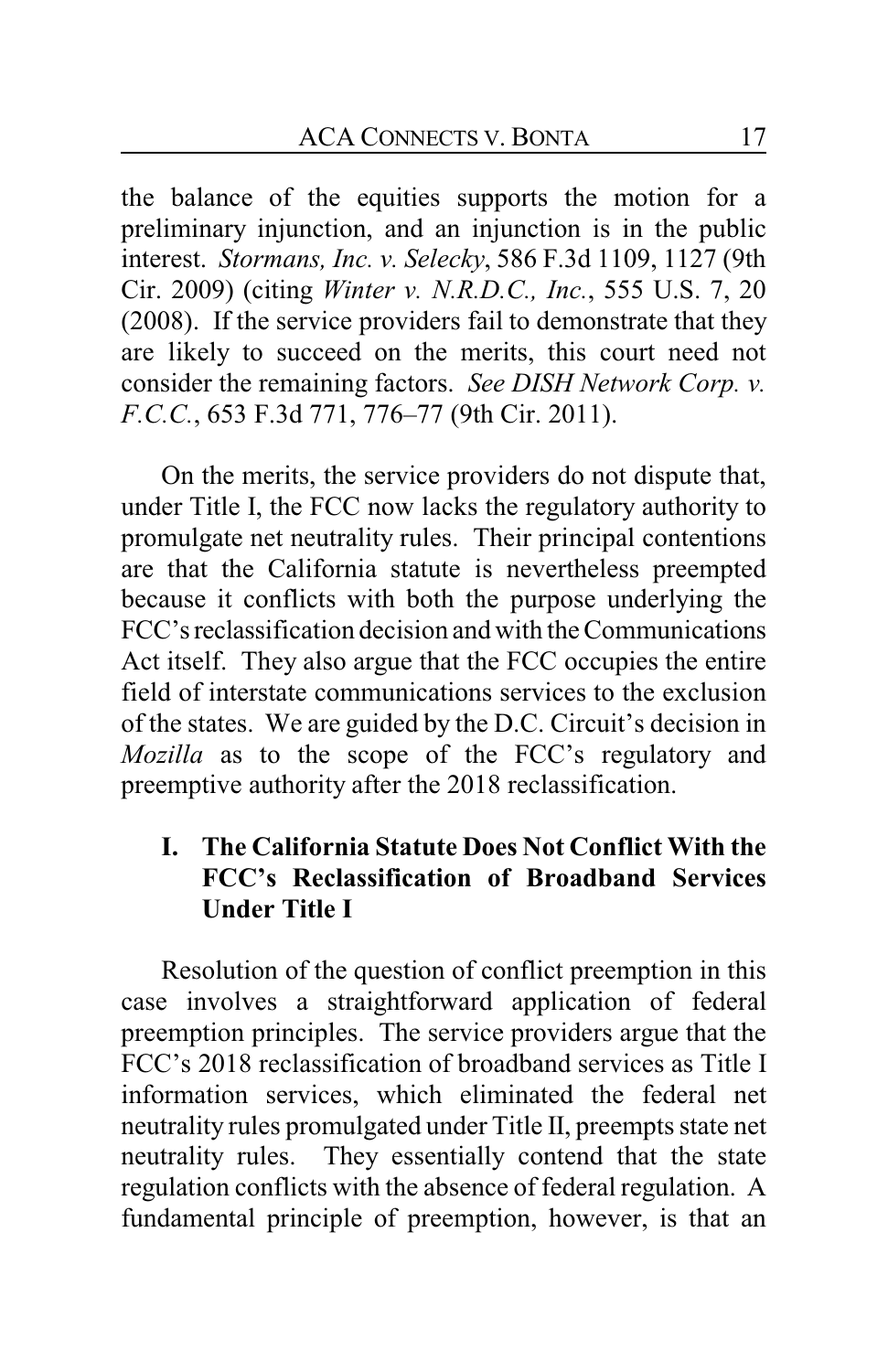absence of federal regulation may preempt state law only if the federal agency has the statutory authority to regulate in the first place. *Louisiana*, 476 U.S. at 374. The D.C. Circuit applied this principle when it vacated the FCC's Preemption Directive, as it recognized that the FCC does not have the authority to adopt federal net neutrality rules and is therefore unable to preempt such state regulation. *See Mozilla*, 940 F.3d at 74–76. Neither party challenges the validity or finality of *Mozilla*, so we look to the D.C. Circuit's analysis to guide our own.

Underlying the *Mozilla* decision are principles laid down by the Supreme Court relating to an agency's regulatory and preemptive authority. When a federal agency pursues a policy of non-regulation, as the FCC was doing in its 2018 Order, the Supreme Court has recognized that the agency can preempt the states from exercising regulatory authority only when the agency has chosen not to exercise its full authority. *See Ray v. Atlantic Richfield Co.*, 435 U.S. 151, 178 (1978).

In *Ray*, Congress had granted the Secretary of Transportation broad authorityto regulate the "vessel size and speed limitations" of tankers traveling in Puget Sound. *Id*. at 174. The Secretary chose not to ban large tankers although it had the authority to do so. *Id.* at 174–75. The Supreme Court held that, because the Secretary had the authority to ban large tankers, its decision not to implement such a ban preempted the states from doing so. *Id.* at 178.

The service providers in this case urge us to rely on *Ray*. What happened in *Ray*, however, is not what happened here. By reclassifying broadband services under Title I, the FCC gave up its authority to regulate broadband services as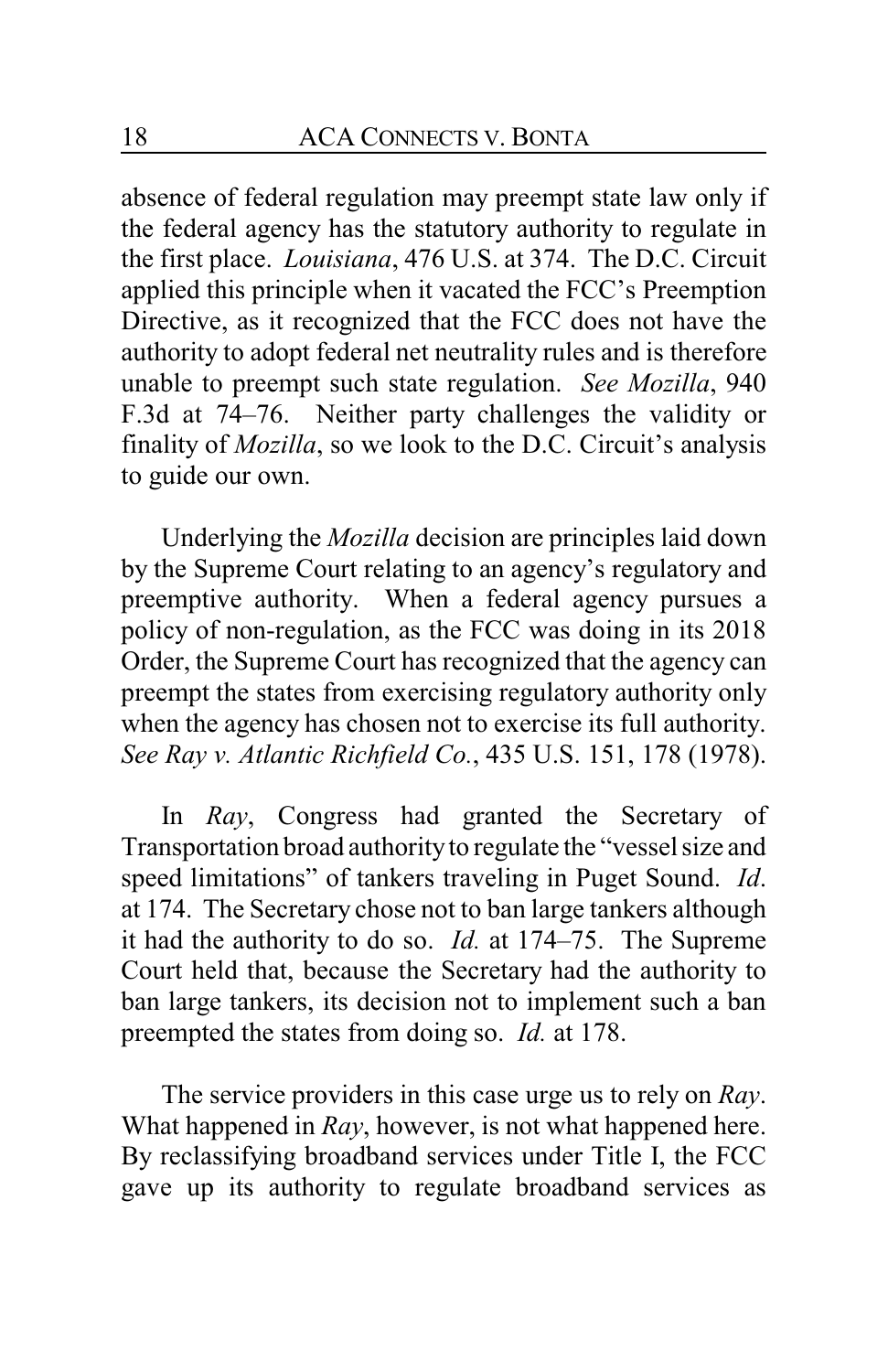common carriers and hence surrendered the authority it had to adopt federal net neutrality rules.

This case is thus more like the situation in *Louisiana* where the Court held that a federal agency may not preempt state regulation when the agency itself does not have regulatory authority. *See* 476 U.S. at 374. At issue in *Louisiana* was whether state regulation of intrastate depreciation rates was preempted where Congress had not given the federal agency authority to regulate those rates. *See id*. at 358–59. The FCC in *Louisiana*, to further its national policy of increasing competition in the telephone services industry, attempted to preempt state regulators who refused to accept this national policy. *Id*. Accordingly, the FCC issued two orders that changed depreciation practices affecting telephone company facilities, asserting that these orders would preclude state regulators from using their own depreciation procedures for intrastate rate-making purposes. *Id.* at 360–62. But the Supreme Court explained that the Communications Act expressly denies the FCC the power to preempt state regulation of intrastate rates. *Id.* at 373. Accordingly, the Supreme Court held that the FCC could not preempt state regulation. *See id.* at 374–75. Without the power to act, a federal agency can not preempt. *Id.* at 374. We conclude that principle applies here. The FCC can not preempt SB-822 because it gave up its full regulatory authority by reclassifying broadband as a Title I information service.

This is in accord with the D.C. Circuit's decision in *Mozilla*. It followed the principles articulated in *Ray* and *Louisiana* when it vacated the FCC's "Preemption Directive" that accompanied the "Reclassification Order." The Preemption Directive had declared as preempted "anystate or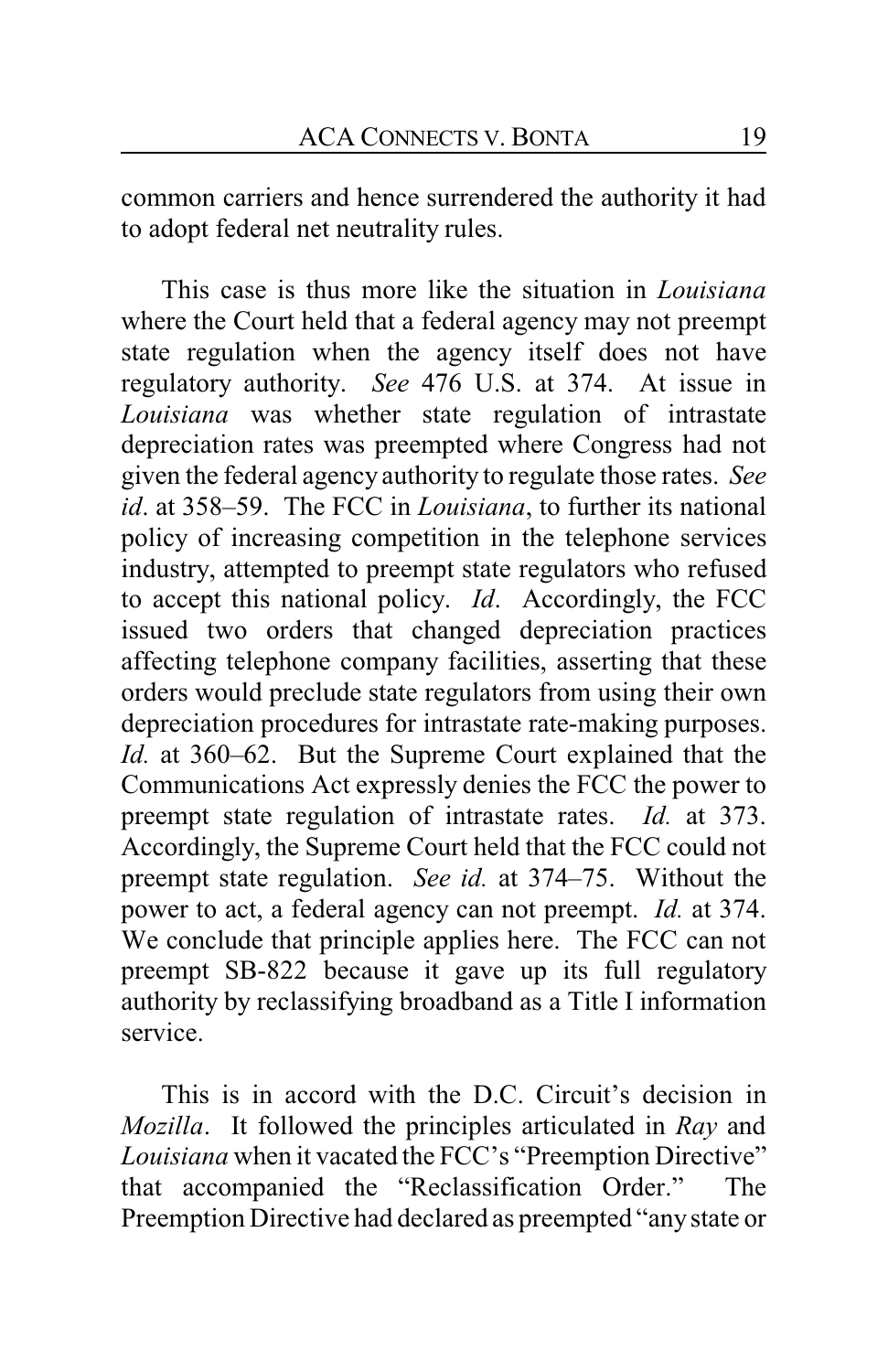local requirements that are inconsistent with [the Order's] deregulatory approach," 2018 Order ¶ 194, including "any state or local measures that would effectively impose rules or requirements that [the Reclassification Order] repealed," 2018 Order ¶ 195. But unlike the situation in *Ray* where the federal agency retained its regulatory authority and the state was preempted, 435 U.S. at 178, the Preemption Directive did not rest on any regulatory authority. By reclassifying broadband as an information service, the FCC surrendered its authority to regulate with respect to net neutrality. And just as in *Louisiana*, where a federal agency was unable to preempt state law without the authority to regulate, 476 U.S. at 374–75, the Preemption Directive exceeded the FCC's Title I statutory authority to regulate broadband and, therefore, exceeded its authority to preempt state regulation. *See Mozilla*, 940 F.3d at 74–76.

The service providers try to avoid the effect of reclassification to Title I by arguing that the decision was not an abdication of authority but an exercise of discretion under the statute as to the appropriate classification of communications services. The service providers are correct that the 2018 decision was an exercise of statutory authority to make a classification decision, but they fail to acknowledge that the effect of that decision was to eliminate the agency's authority to impose net neutrality rules.

Indeed, the FCC itself has acknowledged that it did away with the statutory authority to adopt net neutrality rules when it reclassified broadband internet services as information services under Title I. It said as much in the Reclassification Order. *See, e.g.*, 2018 Order ¶ 267 (finding after reclassification no "source[] of statutory authority that individually or in the aggregate" supports net neutrality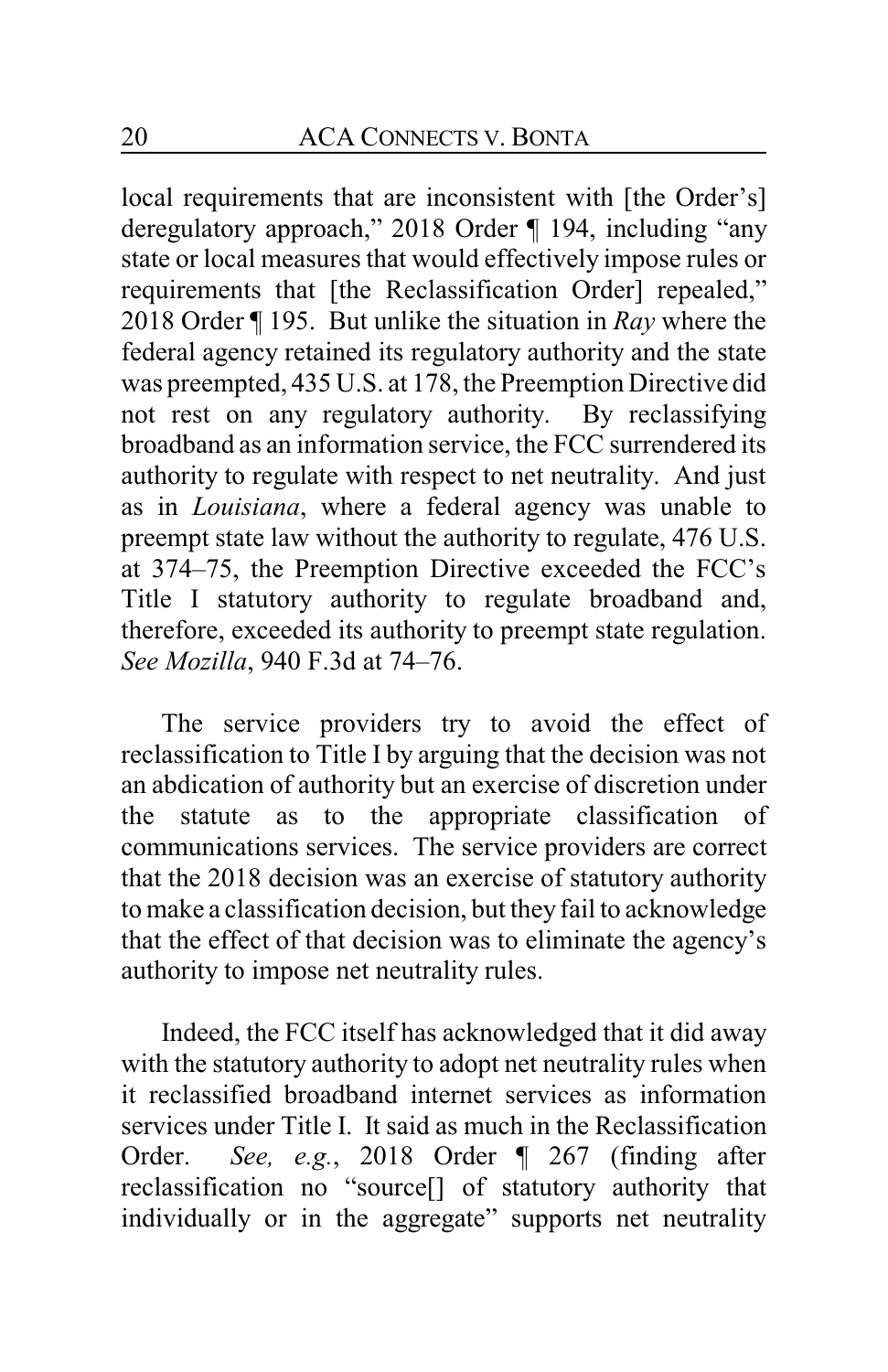conduct rules). This conclusion had experience behind it. The FCC tried unsuccessfully to adopt net neutrality rules under Title I several times in the early 2000s and was unable to do so until broadband services were reclassified as a telecommunications service under Title II in 2015. *See U.S. Telecom Ass'n*, 825 F.3d at 689. The FCC knew that its reclassification decision in 2018 stripped the FCC of its authority to adopt federal net neutrality rules, and the D.C. Circuit held it also stripped it of its power to preempt. *See Mozilla*, 940 F.3d at 74–76; *see also Louisiana*, 476 U.S. at 374–75. Accordingly, there can be no preemption of the California statute as a result of the Reclassification Order.

The service providers point instead to the reasons for the reclassification to contend that the FCC's policy goals underlying the reclassification decision have preemptive effect. They point out that the FCC made the reclassification decision in reliance on its policy judgment that a light-touch regulatory framework would be most effective. Theycontend that, because the D.C. Circuit upheld these policy-based grounds for the FCC's decision, the FCC's policy behind the decision forms a valid predicate for conflict preemption.

Yet the Supreme Court has expressly rejected the argument that an agency's policy preferences can preempt state action in the absence of federal statutory regulatory authority. *See Louisiana*, 476 U.S. at 374–75. The Supreme Court warned that to permit preemption on the basis of policy rather than legislation would allow a federal agency to confer power upon itself and override the power of Congress. *Id.*  As the Supreme Court said, "[t]his we are both unwilling and unable to do." *Id.* at 375.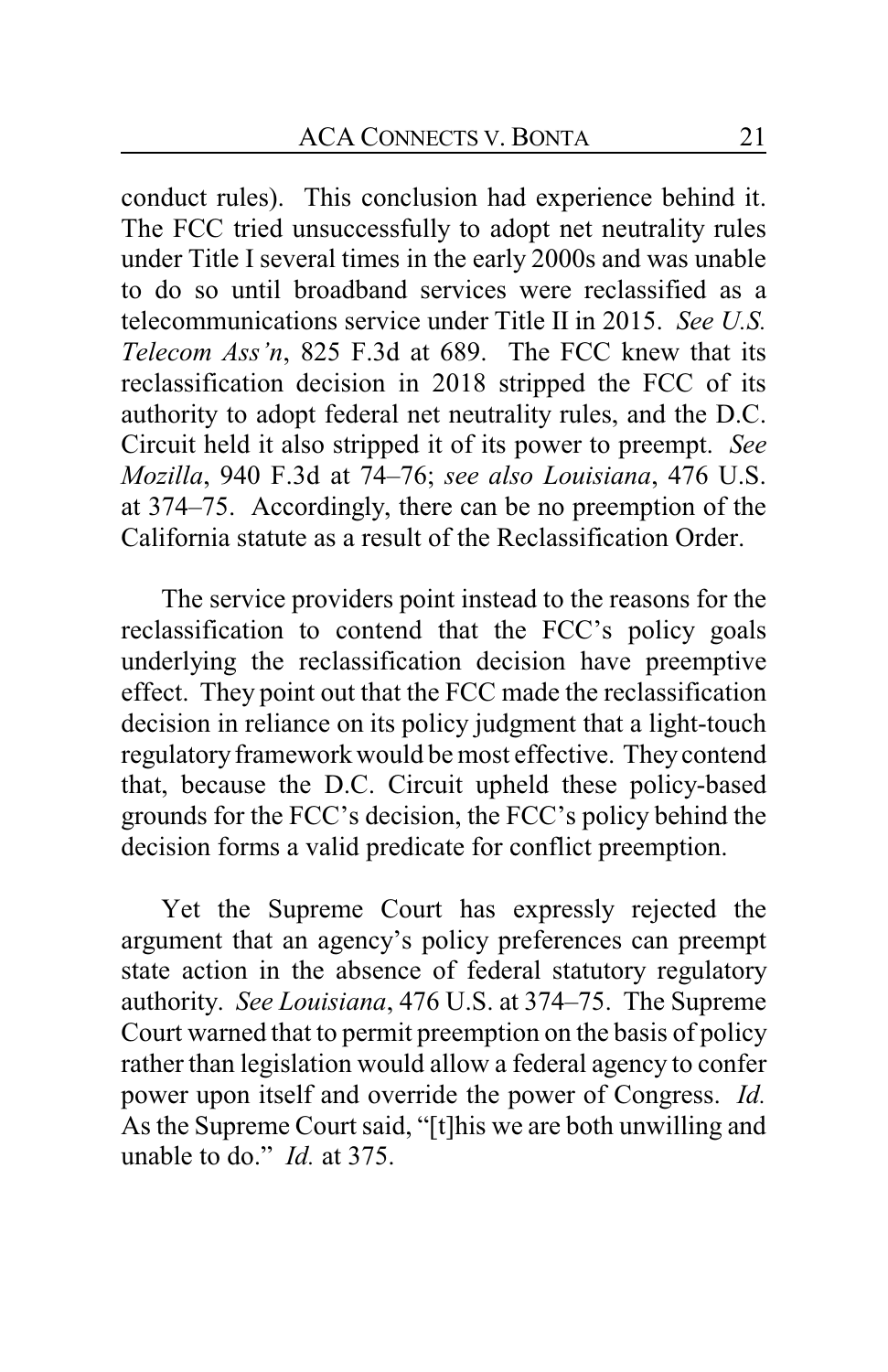The service providers also suggest that the FCC's policy choice should have preemptive effect by way of a novel interpretation of *Chevron U.S.A., Inc. v. N.R.D.C.*, 467 U.S. 837 (1984) ("*Chevron*"). *Chevron* lays out a two-step analysis to decide when courts should defer to an agency's interpretation of a statute. *Id.* at 842–43. The first step is to determine whether a statute is ambiguous. *Id.* If the court finds any ambiguity, the court presumes that Congress intended to delegate to the agency the authority to resolve the ambiguity, relying on its expert policy judgment. *Id.* at 842–44. In the second step, the court determines if the agency has chosen a reasonable interpretation. *Id.*

The service providers point to the premise of *Chevron* that Congress delegated to agencies the authority to interpret ambiguous statutory language through the exercise of agencies' reasoned policy judgment—to argue that the FCC's deregulatory policy preferences are somehow binding on the states.

The D.C. Circuit, however, strenuously rejected this attempt to turn the authority to make statutory choices under *Chevron* into an engine for preemption. *See Mozilla*, 940 F.3d at 82–85. The court explained that the discretion to classify a communications service under federal law does not permit the FCC to impose upon the states the policy preferences underlying that definitional choice. *See id.* As the D.C. Circuit explained,

> [This] theory of *Chevron* preemption, in other words, takes the discretion to decide which definition best fits a real-world communications service and attempts to turn that subsidiary judgment into a license to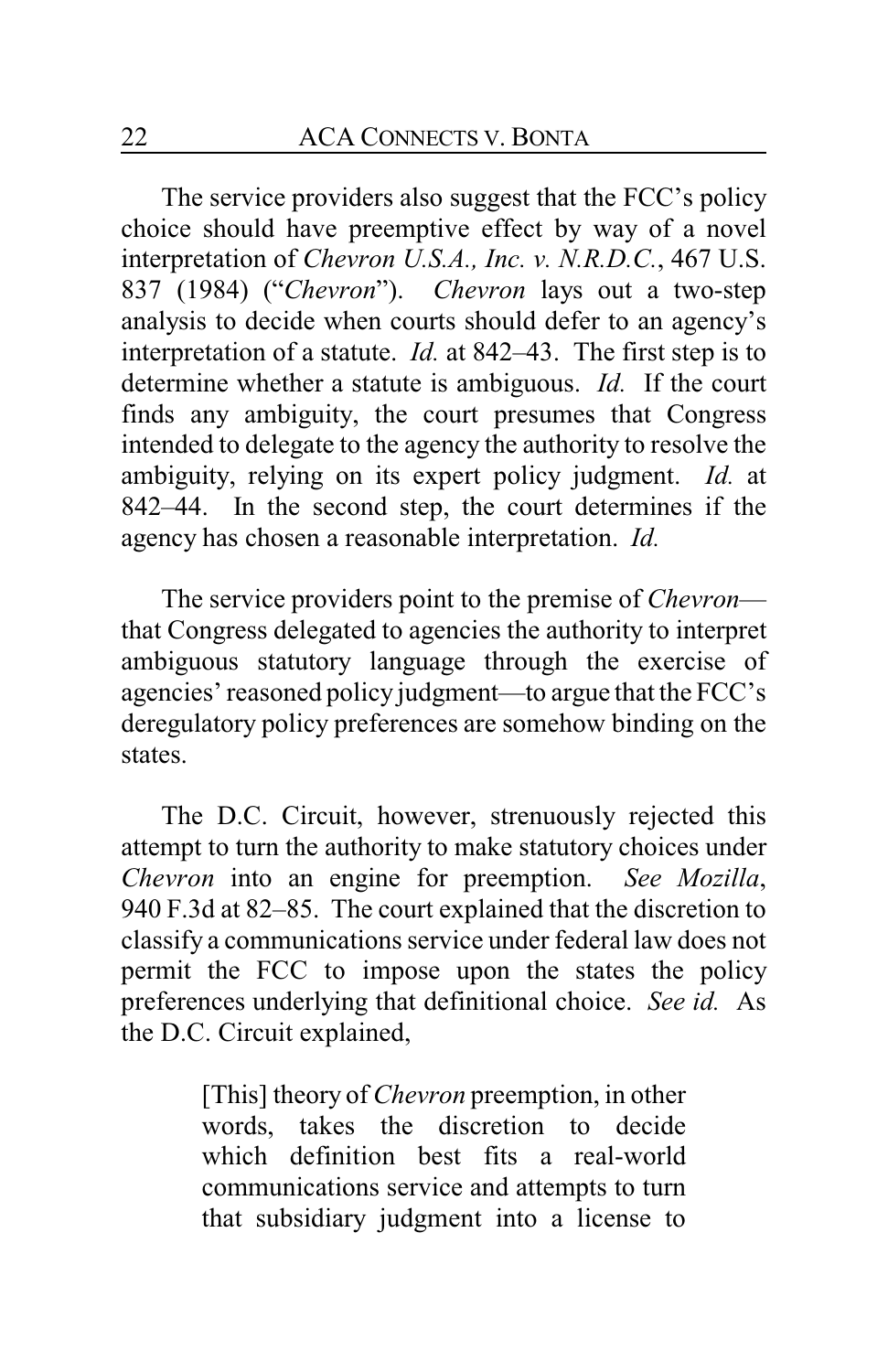reorder the entire statutory scheme to enforce an overarching "nationwide regime" that enforces the policy preference underlying the definitional choice. Nothing in *Chevron* goes that far.

*Id.* at 84 (internal citations omitted). Therefore, notwithstanding the FCC's power under *Chevron* to take into account policy judgments about the benefits of a "lighttouch" regulatory approach when making the decision to classify broadband services under Title I, such policy preferences are not a source of the statutory authority required to regulate or to preempt. *See id*. at 82–85. As the D.C. Circuit said, "[n]o matter how desirous of protecting their policy judgments, agency officials cannot invest themselves with power that Congress has not conferred. And nothing in *Chevron* rewrites or erases plain statutory text." *Id.* at 83 (internal citations omitted).

In spite of the D.C. Circuit's conclusion, the service providers go on to contend that this court has already decided the preemption issue in its favor. They point to our decision in *People of State of California v. F.C.C.*, 39 F.3d 919, 931–32 (9th Cir. 1994) ("*California*"), where we recognized some limited preemptive authority under Title I when state regulation would make it impossible for federal regulatory measures to take effect. That principle is not applicable here, because the FCC has adopted no relevant regulatory measures.

*California* arose at a time of unusual regulatory activity that preceded the advent of the internet and followed the break-up of AT&T. The break-up resulted in the creation of Regional Bell Operating Companies (BOCs) that could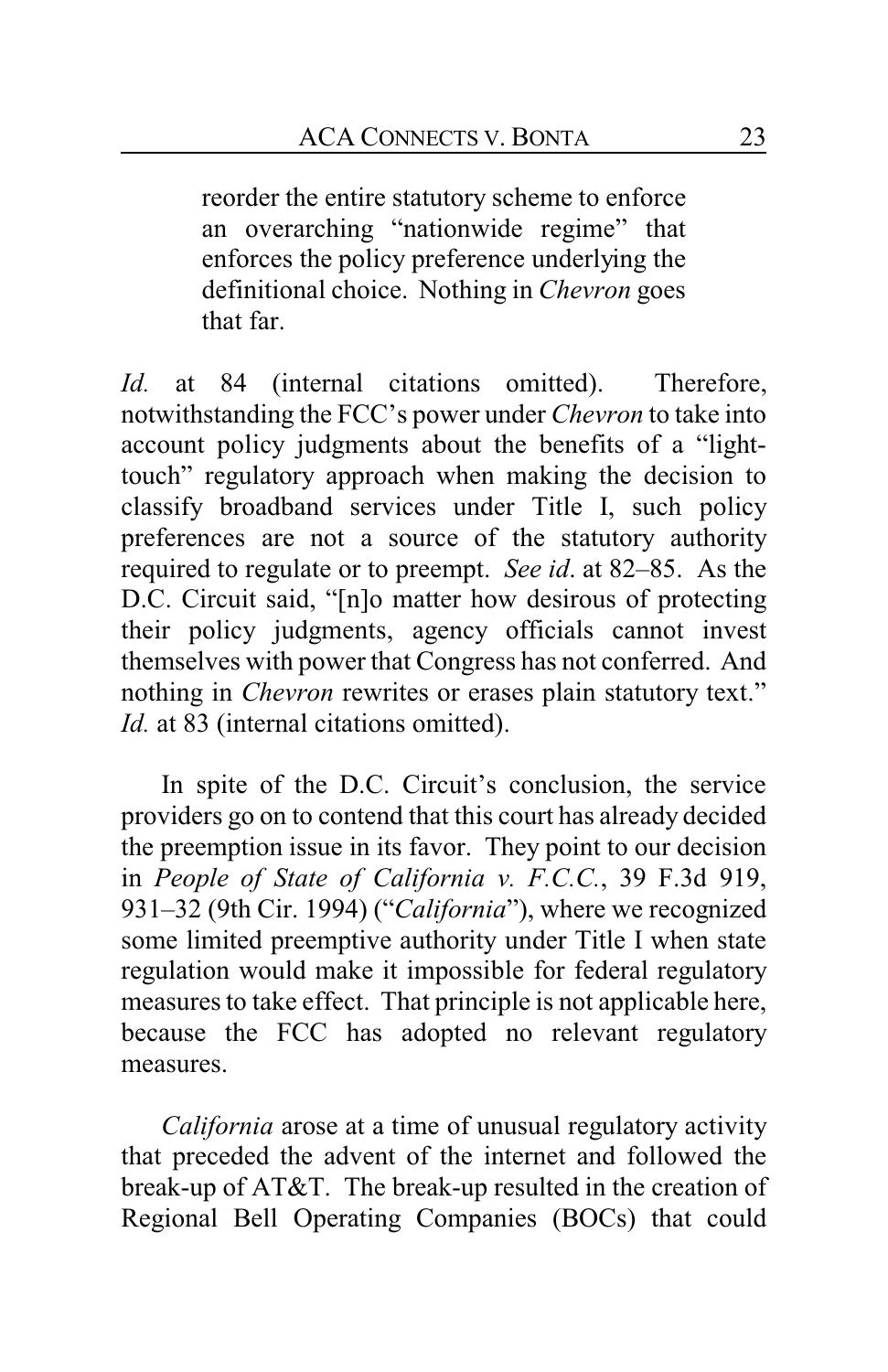participate in the growing industry providing information services over telephone lines. *Id*. at 923–24. To prevent the BOCs from having a competitive advantage as a result of their control of these lines, the FCC had originally ordered the BOCs to structurally separate their telephone operations from the related services. *Id.* In 1986, however, the FCC determined that actual structural separation was not necessary and that less stringent, and less costly, measures could serve the same purpose. *Id.* at 924. When it eliminated the structural separation requirements and substituted less stringent measures, it also entered an order preempting any state from imposing more stringent measures, as, for example, structural separation. *Id.* at 931.

States, not surprisingly, challenged the preemption order, contending that the FCC, per the Supreme Court's decision in *Louisiana*, had no preemptive authoritywhen acting pursuant to Title I. *Id.* at 932. We held that our own decisions had recognized an "impossibility" exception to allow the FCC to preempt state measures that would be inconsistentwith lawful federal regulation. *Id.* at 931. Since the federal regulation allowed the enhanced services to be provided on an integrated basis, but BOC's compliance with state regulations could result in structural separation, we upheld the limited preemptive order. *Id.* at 932–33. The situation was very similar to that in *Ray*, where the exercise of federal regulatory authority preempted inconsistent state measures. *Ray*, 435 U.S. at 178.

In this case, of course, the FCC has not adopted any regulatory measures. It has instead diminished its authority to regulate by its reclassification of the service providers to a relatively unregulated category under the Communications Act. There is thus no conflict between the state's enactment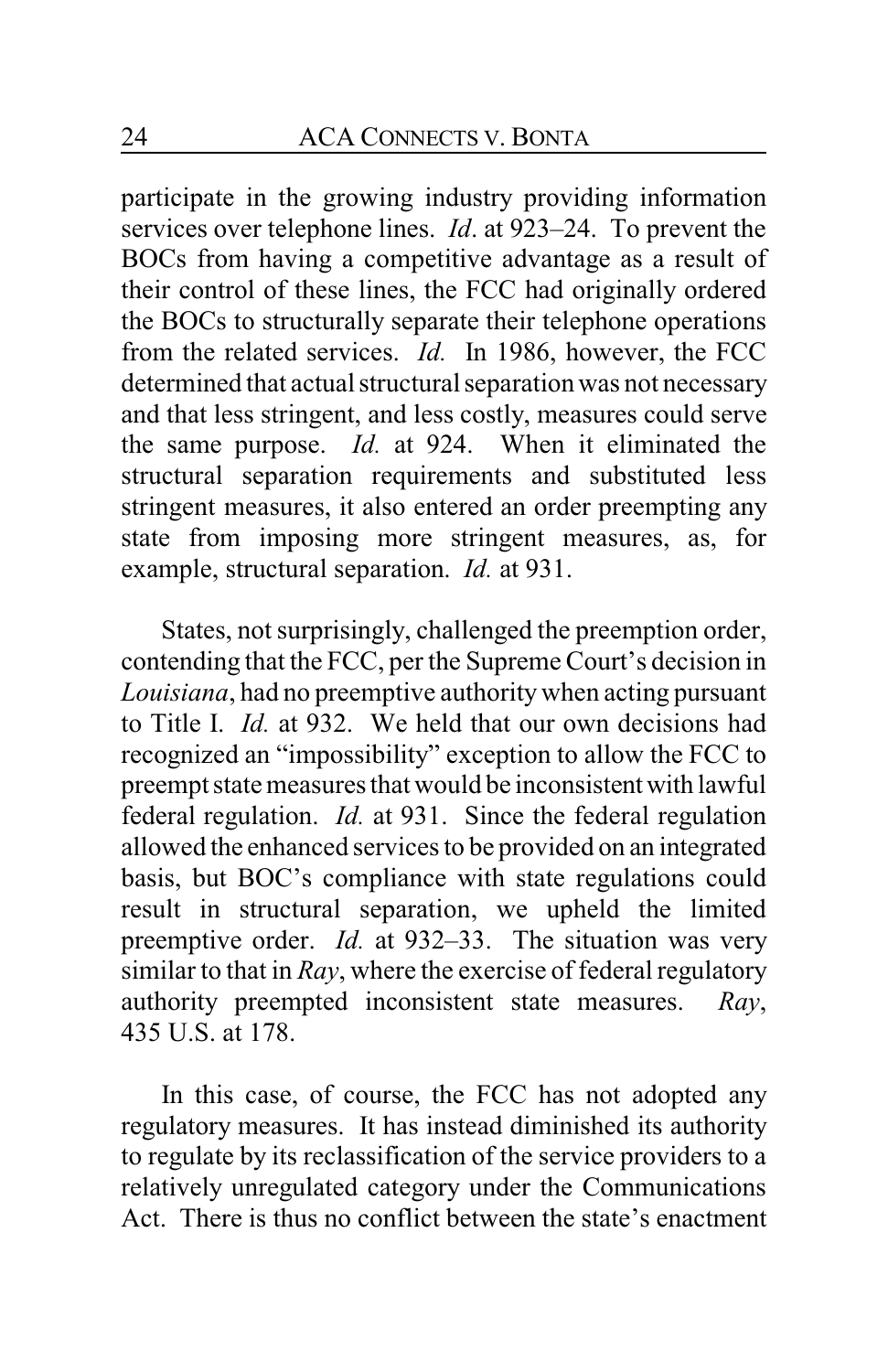of SB-822 and the FCC's order. *California* is therefore in line with *Ray*, *Mozilla*, and our decision today. Without the underlying authority to regulate net neutrality under Title I, the FCC is without the authority to preempt California from doing so. *See Louisiana*, 476 U.S. at 374–75.

In a similar vein, we reject the service providers' argument about the FCC's disclosure requirements. The Reclassification Order was accompanied by disclosure requirements, known as a Transparency Rule. This Transparency Rule requires broadband providers to disclose practices that, for payment or to benefit an affiliate, block, throttle, or prioritize internet traffic. 2018 Order ¶¶ 3, 215. The service providers argue that because the D.C. Circuit upheld these disclosure requirements, they foreclose any other regulation of broadband services.

But the D.C. Circuit did not hold that the Transparency Rule had any effect on the states' ability to regulate net neutrality. *Mozilla* upheld the FCC's determination that a disclosure-based regime—without net neutrality rules—provided consumer protection. 940 F.3d at 46–49. The *Mozilla* court did not hold, however, that the FCC's decision displaced all state regulatory authority that went beyond the federal disclosure requirements. It construed the FCC's Title I preemption authority narrowly. *See id*. at 75–76, 82–85. The legal effect of the reclassification, and the adoption of the Transparency Rule, was to diminish federal regulatory authority. As a result, despite the FCC's policy preference for a lightly-regulated broadband marketplace, the agency no longer had the requisite authority to adopt federal net neutrality rules and could not preempt states from adopting them. *See id*.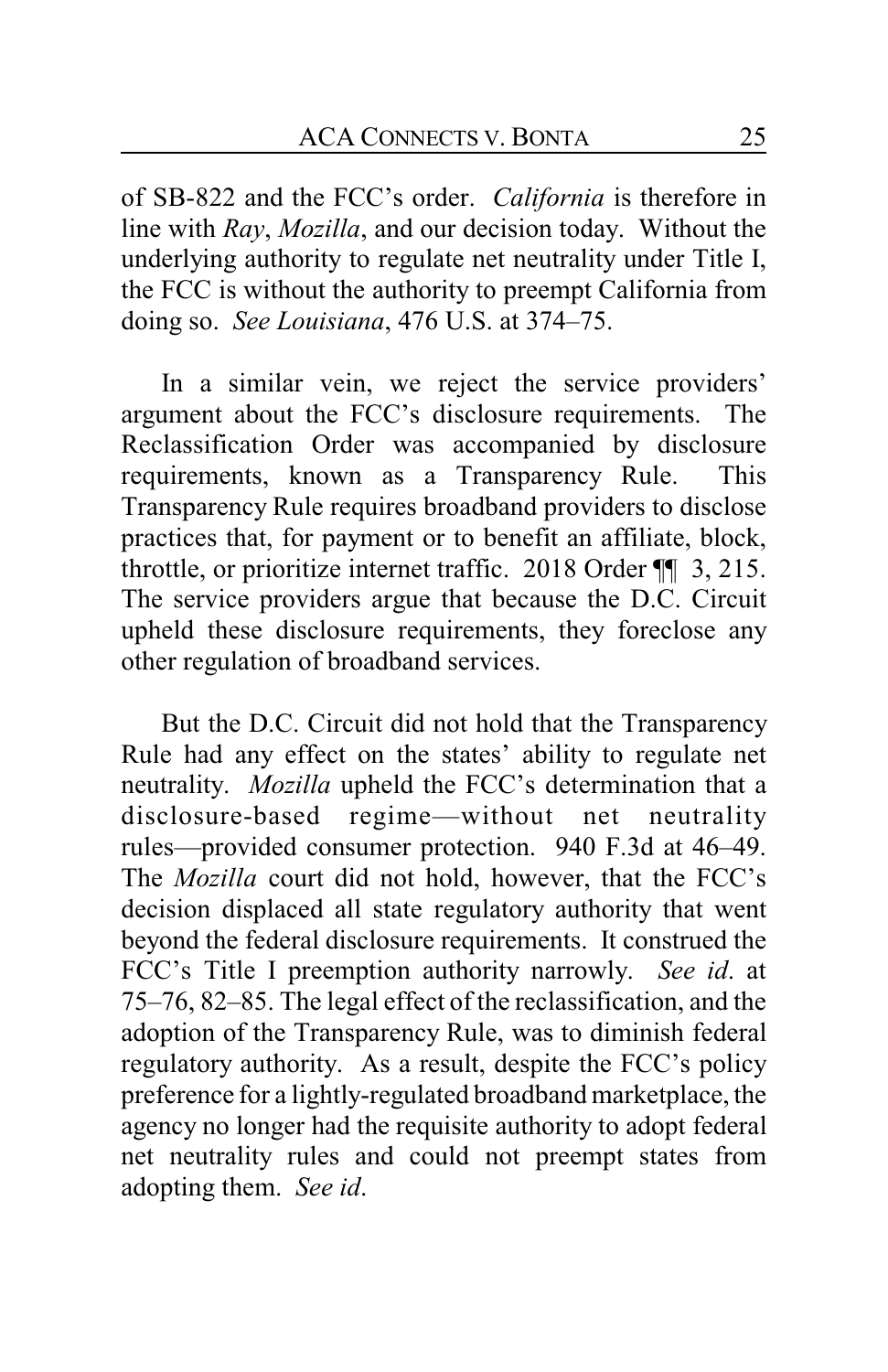The district court correctly decided that the service providers are unlikely to succeed on the merits of their claim that SB-822 conflicts with the FCC's 2018 Order.

## **II. There Is No Conflict Between the California Statute and the Communications Act**

The service providers' alternative position relates to the Communications Act itself. They contend that the California statute conflicts with the text of two provisions of the Communications Act. 47 U.S.C. §§ 153(51), 332(c)(2). According to the service providers, these provisions limit the states' ability to regulate broadband services. The provisions, however, do not support this theory.

Section 153(51) is located in the Communication Act's lengthy list of definitions. This section defines a "telecommunications carrier" and it further provides that a "telecommunications carrier shall be treated as a common carrier *under this chapter* only to the extent that it is engaged in providing telecommunications services." 47 U.S.C. § 153(51) (emphasis added).

Section 332 pertains to mobile broadband, which is the high-speed internet access delivered to cell phones and other mobile devices. For mobile broadband, there is a dual classification system that is similar to the classification system for telecommunications and information services. A "commercial mobile service" is subject to common carrier status and a "private mobile service" is not. 47 U.S.C. §§ 332(c)(1)–(2). Section 332(c)(2), defines "private mobile services," stating in relevant part that "[a] person engaged in the provision of a service that is a private mobile service shall not, insofar as that person is so engaged, be treated as a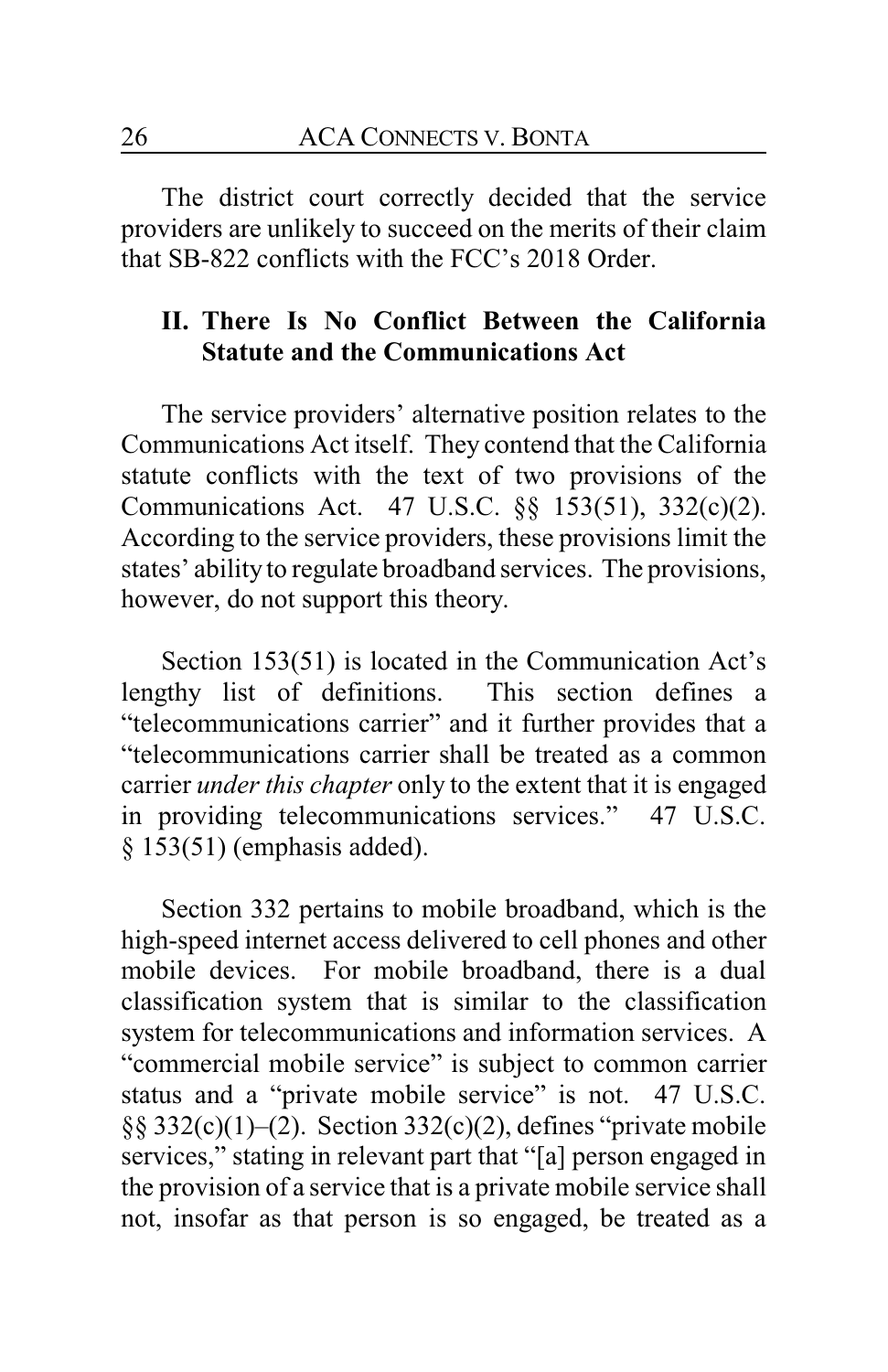common carrier for any purpose *under this chapter*." 47 U.S.C. § 332(c)(2) (emphasis added).

The service providers urge that Sections 153(51) and  $332(c)(2)$  mean that states may not subject information services and private mobile services to any type of regulation that, under federal law, could be imposed only on commoncarriers. They contend that these provisions limiting the FCC's regulatory authority also limits the states' authority. They do not.

The text of each provision defines and limits only the FCC's regulatory authority and makes no mention of the states' authority to regulate.  $47 \text{ U.S.C.}$  §§  $153(51)$ ,  $332(c)(2)$ . The provisions explicitly state that they are defining the extent of FCC regulation under "this chapter," meaning Chapter 5 of the Communications act, and do not mention, let alone defend or displace, the regulatory authority of the states. The two provisions thus prevent the FCC itself, and not the states, from imposing common carrier regulations on either information services or private mobile services.

Indeed, the D.C. Circuit in *Mozilla* held that Section 153(51) is a limitation on the FCC's regulatory authority and does not affect the states' authority. *Mozilla*, 940 F.3d at 79. There, the FCC had argued that the section provided the agency with the requisite source of regulatory authority to support its Preemption Directive against state regulation. *Id.* at 79. But the D.C. Circuit quickly disposed of this argument. *See id.* Looking to the text of Section 153(51), the court said that this provision could not be a source of regulatory authority because it is a limitation on the FCC's authority. *Id.* The court also observed that Congress would not hide such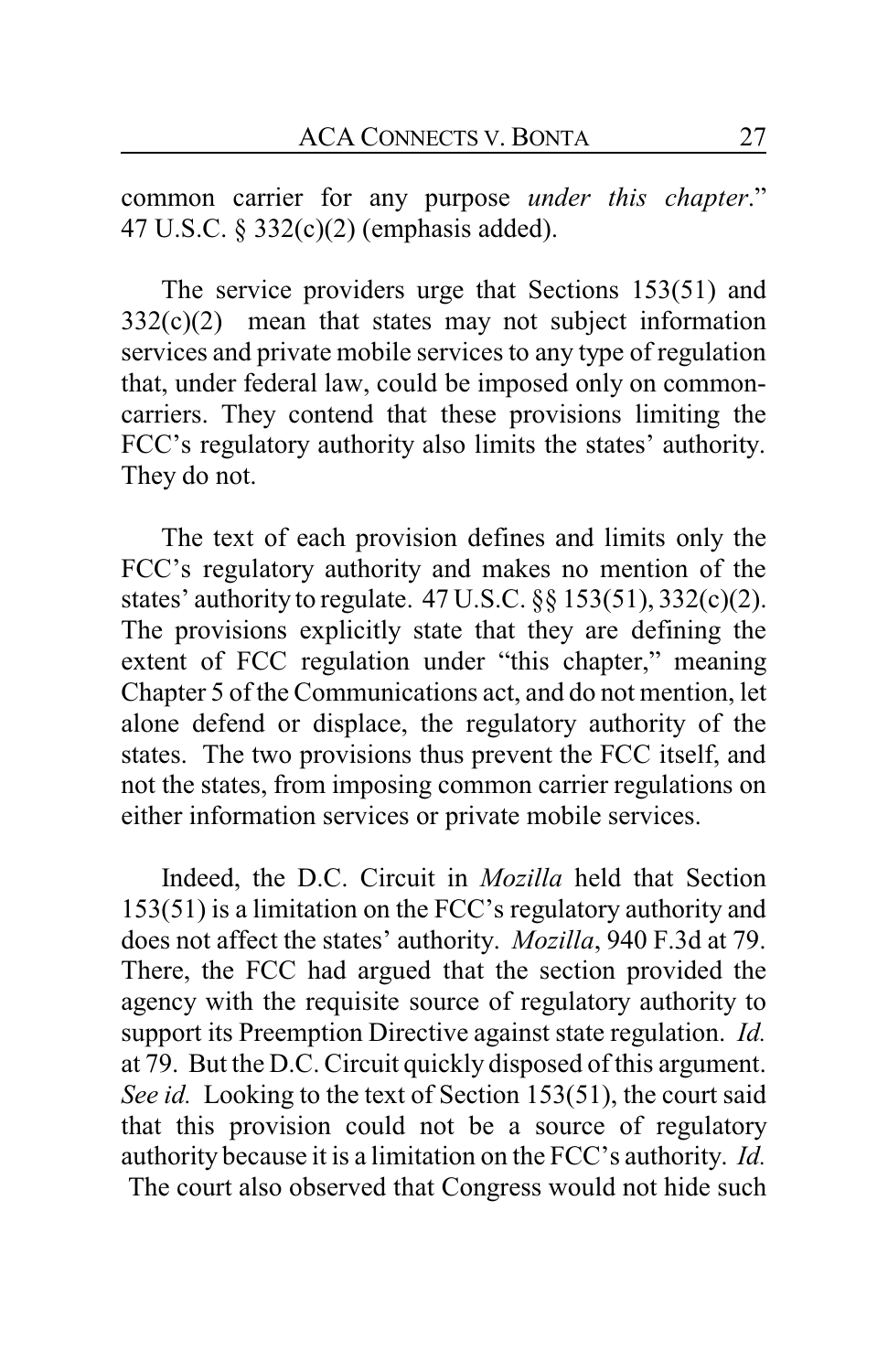an expansive source of regulatory and preemptive authority in this part of the statute. *Id.* As the D.C. Circuit said:

> It also would make no sense for Congress to bury the enormously far-reaching and consequential authority to override every single State's *statutorily conferred* power to regulate intrastate communications deep within a list of fifty-nine definitions in a nonregulatory portion of the statute, and then articulate the relevant definition as a *restriction* of the Commission's power.

*Id.* We follow the D.C. Circuit's well-reasoned decision. Here, the service providers cannot stretch a provision limiting the FCC's power to regulate common carriers into an overarching grant of preemptive power over the states' authority to regulate net neutrality. *See id.*

Other provisions of the statute demonstrate that Congress knew how to preempt state authority when it wanted to. The Communications Act contains numerous express preemption provisions. *See, e.g.*, 47 U.S.C. §§ 223(f)(2), 230(e)(3) ("No cause of action may be brought and no liability may be imposed under any State or local law that is inconsistent with this section"),  $253(a)$ ,  $253(d)$  ("If . . . the Commission determines that a State or local government has permitted or imposed any statute . . . that violates subsection (a) or (b), the Commission shall preempt the enforcement of such statute . . . to the extent necessary to correct such violation or inconsistency."),  $332(c)(3)$  ("State Preemption [n]otwithstanding sections 152(b) and 221(b) of this title, no State or local government shall have the authority to regulate the entry of or the rates charged by any commercial mobile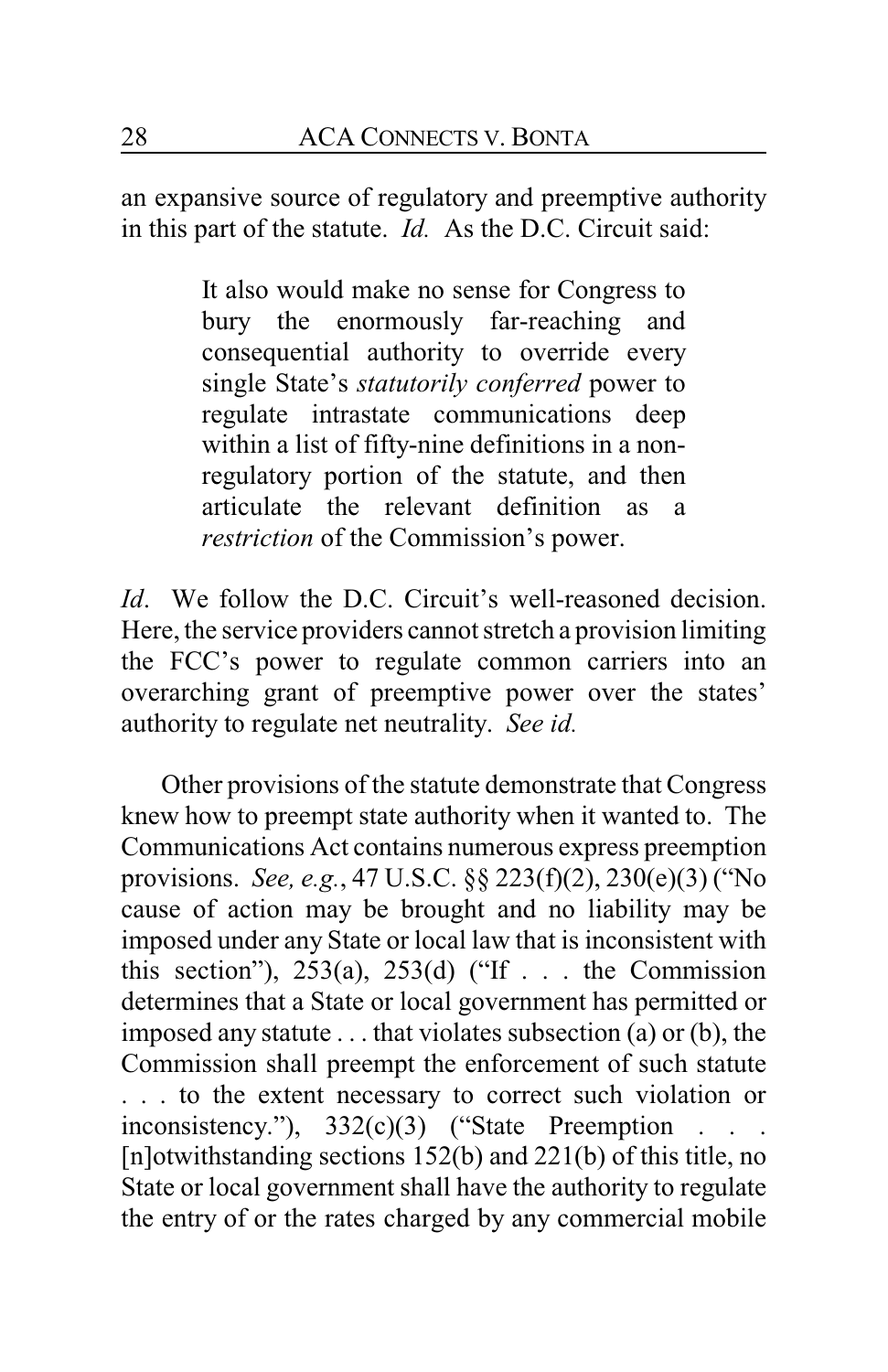service or any private mobile service . . . "). Sections 153(51) and 332(c)(2) contain no such express preemption provisions. We should understand from the omission that Congress did not intend Sections 153(51) and 332(c)(2) to have preemptive effect.

If there were any remaining doubt, the Savings Provision in Section 601(c)(1) of the Telecommunications Act provides even more evidence that Section 153(51) was not intended to limit the states' authority. *See* Telecommunications Act of 1996, Pub. L. No. 104-104, § 601(c)(1), 101 Stat. 56, 143 (1996), *reprinted in* 47 U.S.C. § 152 note. The Savings Provision says "[t]his Act and the amendments made by this Act shall not be construed to modify, impair, or supersede Federal, State, or local law unless *expressly* so provided in such Act or amendments." *Id*. (emphasis added). Because the 1996 Amendments added Section 153(51) to the Communications Act, and Section 153(51) contains no express statement of preemption, the Savings Provision precludes any inference of preemptive intent. *See* Telecommunications Act of 1996, § 153(49). Therefore, the service providers cannot successfully maintain that the California statute conflicts with the Communications Act.

## **III.** The California Statute Does Not Impermissibly **Touch on the Field of Interstate Communications**

Even in the absence of an express conflicting Congressional command, a state law may be preempted when federal law so thoroughly occupies a legislative field as to demonstrate Congressional intent to exclude all state law. *See*, *e.g.*, *Arizona v. United States*, 567 U.S. 387, 399 (2012). In this appeal, the service providers argue that the field of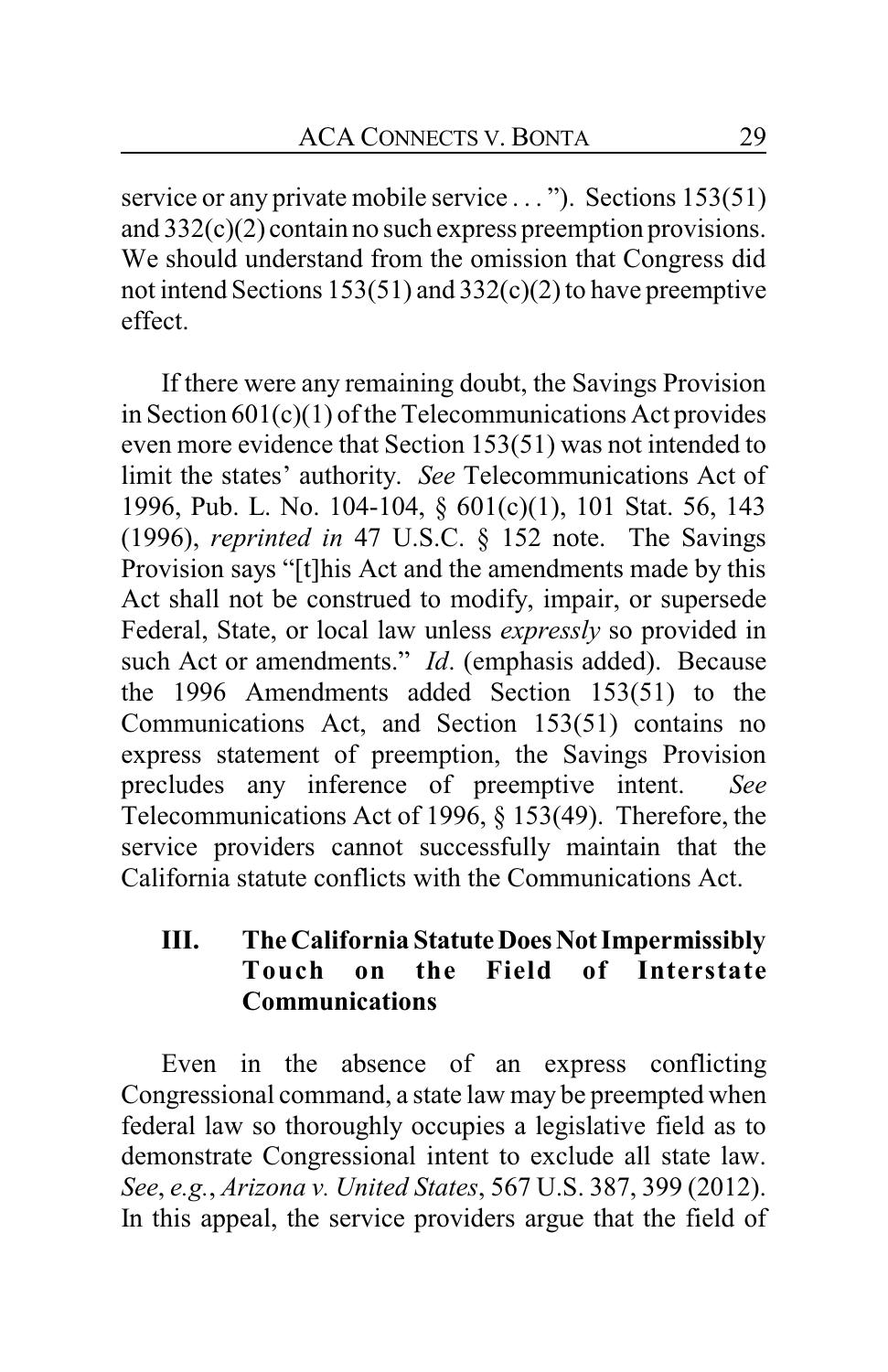interstate communications services is exclusively federal and that SB-822 therefore impermissibly regulates in that field.

SB-822 limits its application, however, to broadband internet access services "provided to customers in California" and to internet service providers that "provide[] broadband Internet access service to an individual, corporation, government, or other customer in California." Cal. Civ. Code § 3100(b), (k). In *Greater Los Angeles Agency on Deafness, Inc. v. Cable News Network, Inc.*, 742 F.3d 414, 433 (9th Cir. 2014) ("*GLAAD*"), we reviewed an analogous California statute that regulated online content only when it was accessed by California viewers. *Id.* at 433. We held that such state regulation of internet services does not have the practical effect of regulating wholly interstate conduct. *See id*.

The service providers nevertheless resort to Section 152 of the Communications Act to argue that any state regulation of intrastate communications that touches on interstate communications, such as SB-822, impermissibly regulates in that field. 47 U.S.C. § 152. But Section 152 merely excludes the FCC from regulation of intrastate communications. It states in relevant part that "[t]he provisions of this chapter shall apply to all interstate and foreign communication" except that "nothing in this chapter shall be construed to apply or to give the Commission jurisdiction with respect to . . . intrastate communication service." 47 U.S.C. § 152.

The service providers also point to a statement by the Supreme Court interpreting Section 152 as affording the FCC "plenary authority" over interstate communications. *Louisiana*, 476 U.S. at 360. They ask us to conclude that state regulations maynot touch on interstate communications.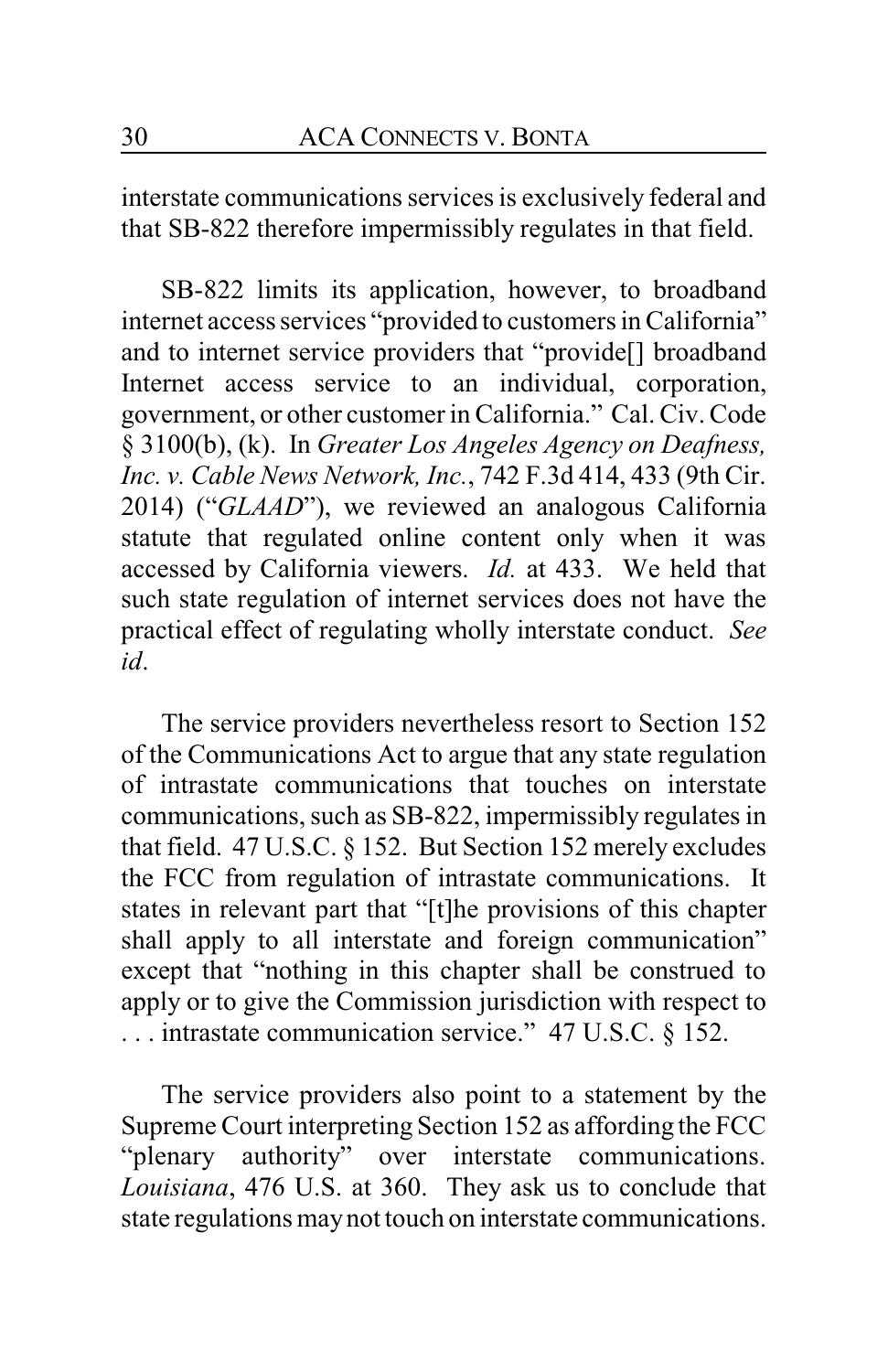Yet the division of regulatory authority is not so simple and *Louisiana* does not go so far. The *Louisiana* Court rejected any interpretation of the Communications Act that would neatly divide power between federal and state authority. *See id.* The Supreme Court said in reference to Section 152:

> while the Act would seem to divide the world into two hemispheres—one comprised of interstate service, over which the FCC would have plenary authority, and the other made up of intrastate service, over which the States would retain exclusive jurisdiction—in practice, the realities of technology and economics belie such a clean parceling of responsibility. This is so because virtually all telephone plant that is used to provide intrastate service is also used to provide interstate service, and is thus conceivably within the jurisdiction of both state and federal authorities. Moreover, because the same carriers provide both interstate and intrastate service, actions taken by federal and state regulators within their respective domains necessarily affect the general financial health of those carriers, and hence their ability to provide service, in the other "hemisphere."

*Id*. Contrary to the service providers' contention, the *Louisiana* Court described the Communications Act as establishing dual state and federal regulatory authority. *Id.* at 375; *see also Mozilla*, 940 F.3d at 81 (noting "the Communications Act's vision of dual federal-state authority and cooperation").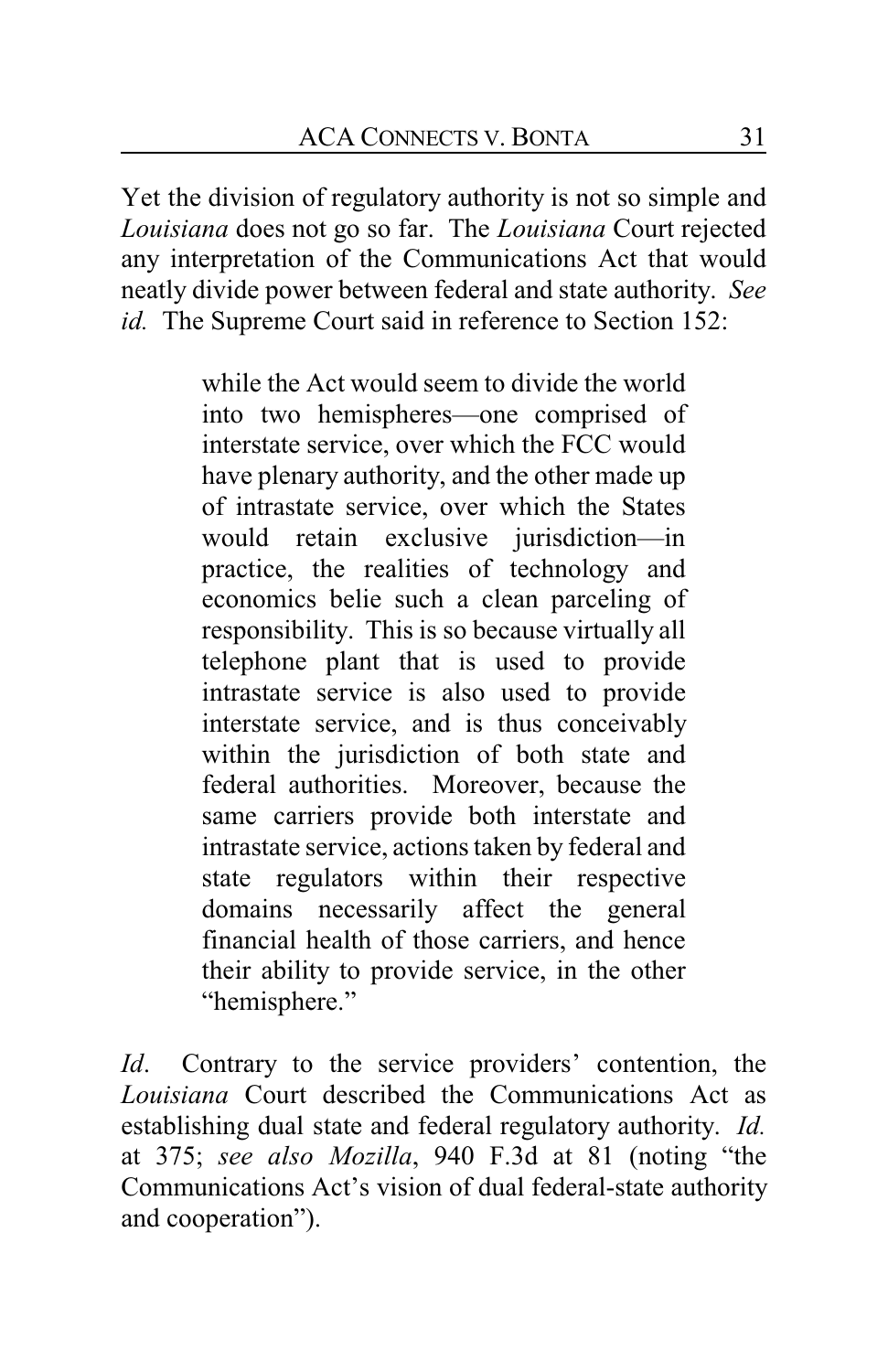Indeed, we have previously rejected field preemption arguments that are similar to those made on this appeal. In *GLAAD*, the plaintiff, the Cable News Network, Inc. ("CNN"), argued that the Telecommunications Act as amended by the Twenty-First Century Communications and Video Accessibility Act, occupied the legislative field of closed captioning of videos on the internet. 742 F.3d at 428–29. Accordingly, CNN contended that a California state law that regulated the closed captioning of CNN's online videos impermissibly entered that field. *See id.* at 428–29, 433. We held that Congress did not preempt the field of closed captioning, principally because the FCC had left room for state laws to supplement the federal regulatory scheme. *See id.* at 428–29.

Similarly, in the field of interstate broadband services, states have taken advantage of the space left for state laws to supplement the federal scheme. There are many illustrations cited by states in amici briefs. For example, Maine, Nevada, and Minnesota have all regulated broadband providers by enacting laws requiring them to obtain permission from consumers before sharing the consumers' data. *See* 35-A Me. Rev. Stat. Ann. § 9301; Minn. Stat. § 325M.01 et seq.; Nev. Rev. Stat. § 205.498. And the FCC itself recently acknowledged the states' role in, among other things, policing fraud, taxation, general commercial dealings, and enforcing fair business practices in the field of interstate broadband services. 2018 Order ¶ 196. Accordingly, the realities of today show a dual-system of regulation that refutes the service providers' argument.

The Communications Act itself reflects a federal scheme that leaves room for state regulation that may touch on interstate services. For example, Section 253, which removes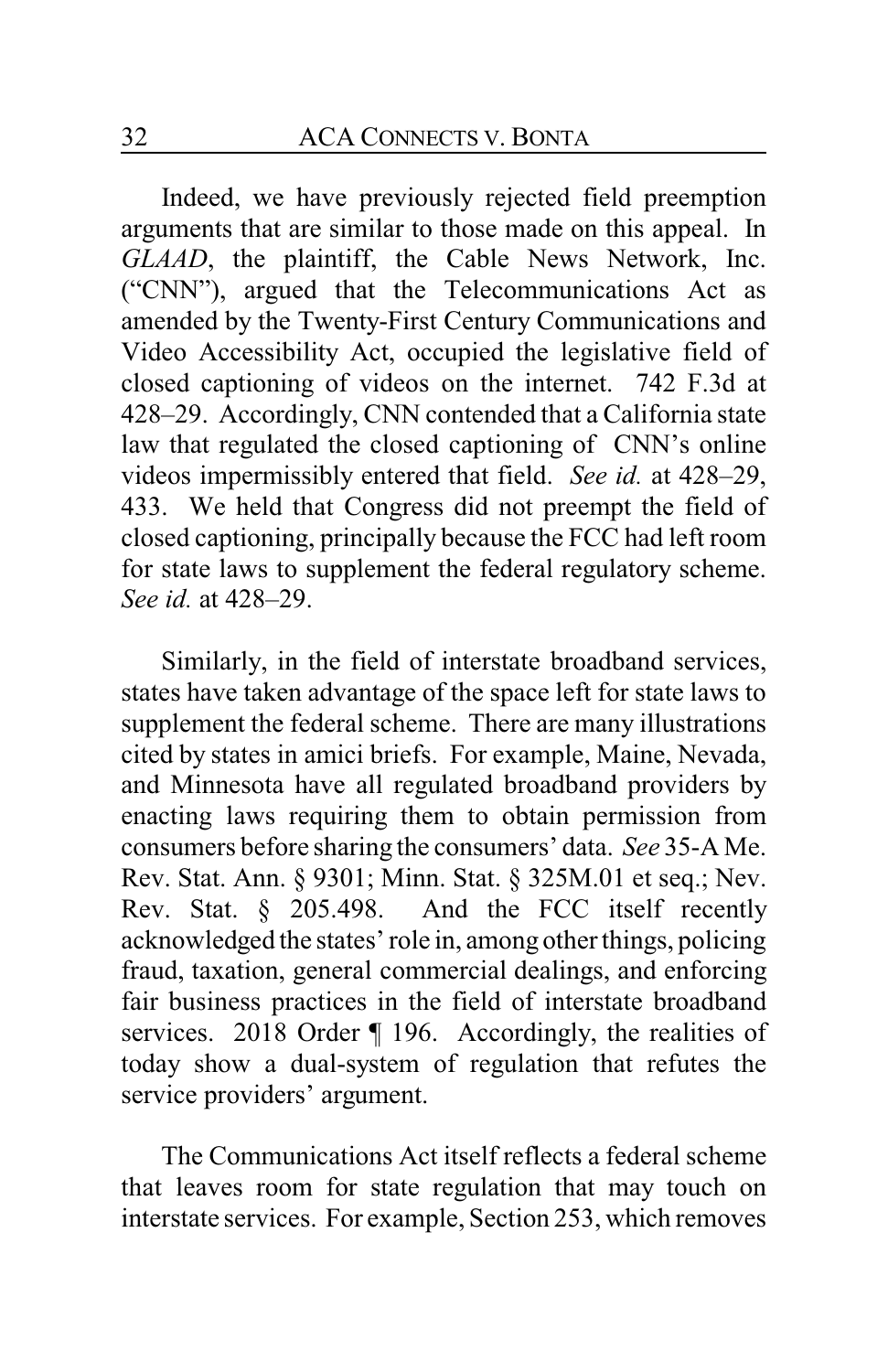barriers to entry to the interstate and intrastate telecommunications industry, expressly preserves a role for states to protect consumer rights in this field. 47 U.S.C. § 253(a), (b). The express preemption provisions located throughout the Communications Act are predicated on the assumption that states otherwise would have concurrent authority to regulate interstate services. To illustrate, Section 253(a) provides that "[n]o State or local statute or regulation . . . may prohibit . . . the ability of any entity to provide any interstate or intrastate telecommunications service." 47 U.S.C. § 253(a). If Congress had intended the Communications Act to preempt state regulation touching on any interstate communications, there would be no need for any express preemption provisions.

As the Supreme Court said in *Louisiana*, the argument that states' regulatory authority "should be confined to intrastate matters which are separable from and do not substantially affect interstate communication . . . misrepresents the statutory scheme . . ." 476 U.S. at 373–74 (internal quotations omitted). The district court correctly concluded that the service providers are unlikely to prevail on their argument that SB-822 is field preempted by the Communications Act.

## **Conclusion**

The judgment of the United States District Court for the District of Eastern California denying a preliminary injunction that would bar enforcement of SB-822 is **AFFIRMED**.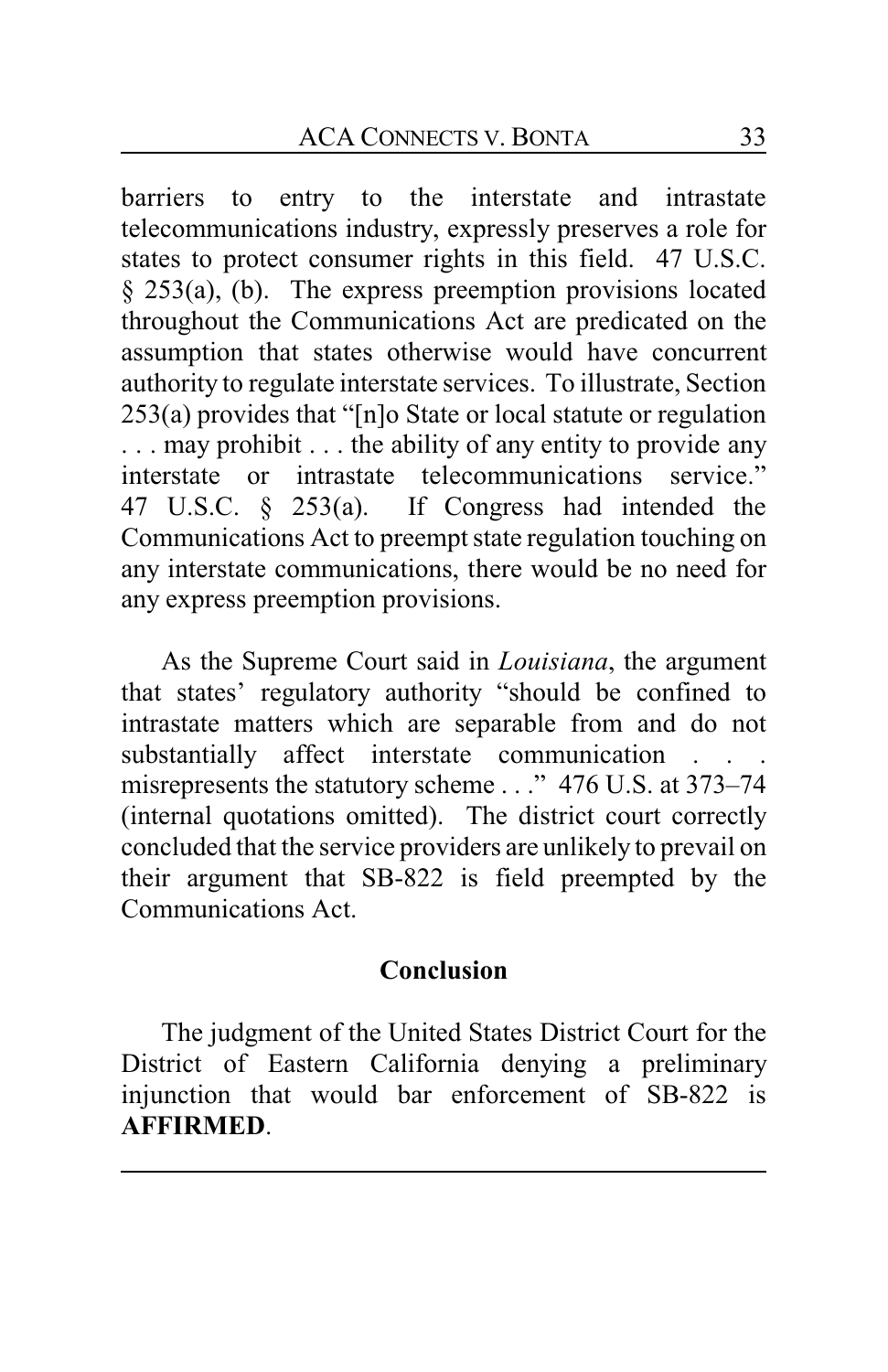WALLACE, Circuit Judge, concurring:

I concur in the majority opinion. I write separately to express my concern that "in some cases, parties appeal orders granting or denying motions for preliminary injunctions in order to ascertain the views of the appellate court on the merits of the litigation." *Sports Form, Inc. v. United Press Int'l, Inc.*, 686 F.2d 750, 753 (9th Cir. 1982). Here, we are solely reviewing a denial of a preliminary injunction, *see* Opin. at 24, 33, and we thus can express no view on issues arising after a trial dealing with a permanent injunction. *See, e.g.*, *Ctr. for Biological Diversity v. Salazar*, 706 F.3d 1085, 1090 (9th Cir. 2013) ("We have repeatedly emphasized the preliminary nature of preliminary injunction appeals.").

I emphasize that appealing from a grant or a denial of a preliminary injunction to obtain an appellate court's view of the merits often leads to "unnecessary delay to the parties and inefficient use of judicial resources." *Sports Form*, 686 F.2d at 753. These appeals generally provide "little guidance" because "of the limited scope of our review of the law" and "because the fully developed factual record may be materially different from that initially before the district court." *Id*. Given the limitations of reviewing an order granting or denying a preliminary injunction, we have repeatedly cautioned parties that a disposition of a preliminary injunction appeal is not an adjudication on the merits and that the parties should not "read too much into" such holdings. *Gregorio T. v. Wilson*, 59 F.3d 1002, 1005 (9th Cir. 1995).

We have also "repeatedly admonished district courts not to delay trial preparation to await an interim ruling on a preliminary injunction." *California v. Azar*, 911 F.3d 558, 583 (9th Cir. 2018). Here, the plaintiffs filed a renewed